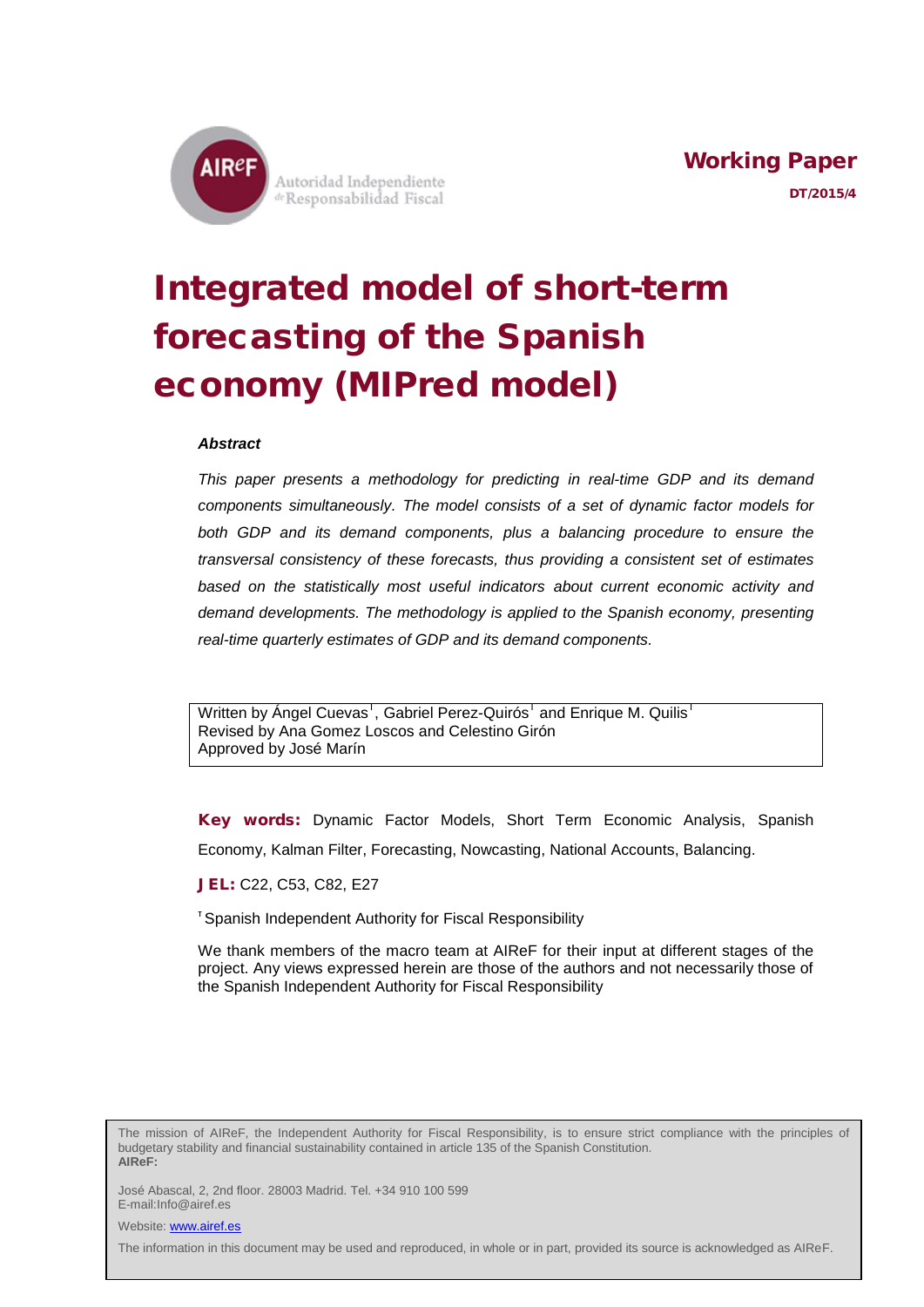

## Summary

| $\mathbf{2}$   |                   |  |     |  |
|----------------|-------------------|--|-----|--|
|                | 2.1               |  |     |  |
| 3 <sup>1</sup> |                   |  |     |  |
|                | 3.1<br>3.2<br>3.3 |  |     |  |
| 4              |                   |  |     |  |
| 5              |                   |  |     |  |
| 6              |                   |  | .22 |  |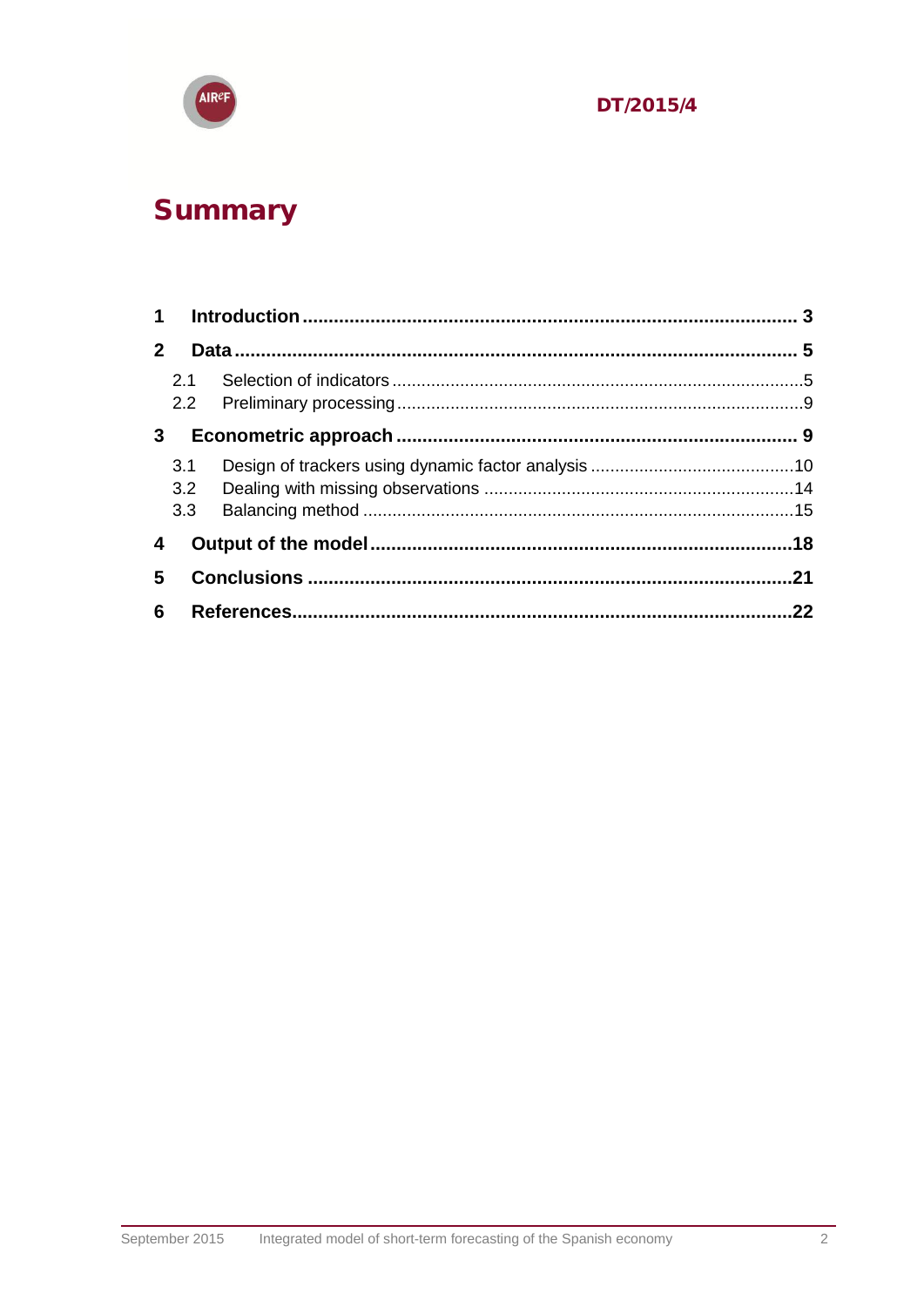

#### <span id="page-2-0"></span>**1 Introduction**

Real time forecasts of GDP are very much discussed in the recent literature. Advances in information technology have made available to the researchers a great amount of information with unprecedented update frequency. Therefore, most central banks or international institutions which are in charge of monitoring and analysing business cycle developments, have estimated models in order to update at high frequency the assessment of business cycle conditions. Recent examples include Angelini et al. (2008) or Camacho and Perez Quirós (2010) for the Euro area, Aruoba et al. (2009), Giannone et al. (2008) or Higgings (2014) for the US, Liu et al. (2010) for Latin America, Barhoumi et al. (2008) for France, Nunes (2005) for Portugal, etc.

For the case of Spain, three models have already been published. Camacho and Pérez Quirós (2008) constructed a small scale factor model for the Bank of Spain (Spain-Sting). Cuevas and Quilis (2011) proposed a large scale model for the Ministry of Economy (FASE) and Camacho and Domenech (2011) constructed another small scale model for BBVA (MICA), where they pay special attention to several financial variables available to BBVA.

The Spanish Independent Fiscal Authority (AIReF) in the exercise of its mandate, is in charge of analysing the reliability of the government macroeconomic and fiscal projections. The key variables that the government has to forecast when preparing macroeconomic and fiscal projections are GDP and its components. The government projects the main macro variables with a time horizon of one to four years ahead, depending on the exercise that has to undertake. Obviously, all the projections are based on short term forecasts. If the current and following quarters are accurately forecasted, the one-year ahead forecast will be reliable and the forecasts for further years ahead will be more precise.

It is well established in the literature that dynamic factor models that exploit the information content in the join dynamics of the macro variable and related timely indicators are the best tools for short term forecasting, as shown in the recent surveys of Banbura et al. (2013) or Camacho et al. (2014). Therefore, the AIReF, in line with has been done by other institutions, relies on its own model for analysing the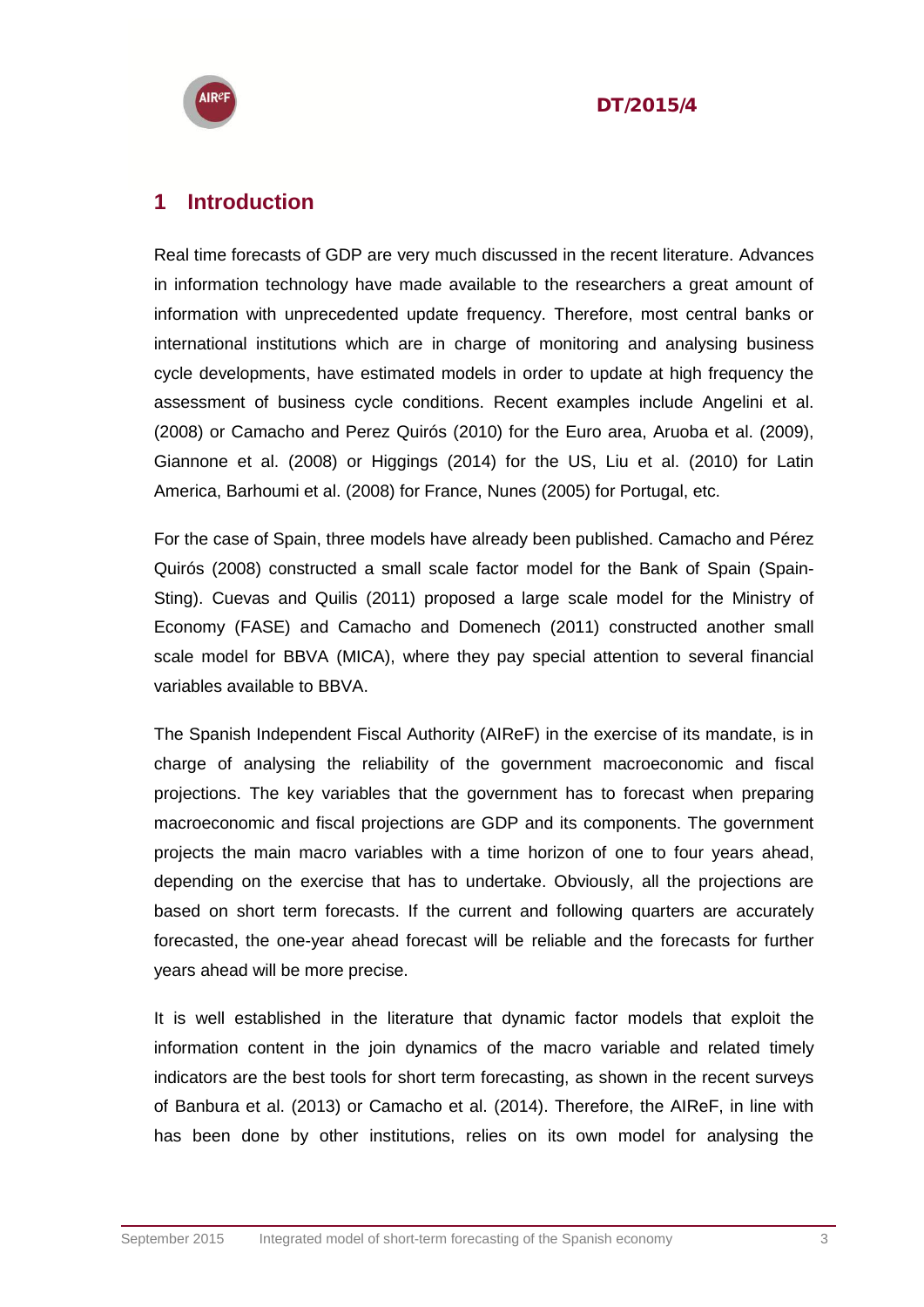

implications of current conditions of the economy for budgetary stability and financial sustainability.

Obviously, our proposed model cannot ignore previous attempts made to model the Spanish economy data. There is some overlap with previous models, although there are some definitely distinct characteristics, which make our model different with respect to the previous specifications.

The main distinctive feature of our approach is that we forecast on a real time basis not only GDP, but also its complete breakdown from the expenditure side. We have specific models to forecast private consumption, public consumption, investment in capital goods, investment in construction, exports and imports. We integrate all of them in one consistent set of forecasts for all the demand components of GDP by using the balancing technique developed in van der Ploeg (1982, 1985). The name of the model, MIPred makes reference to that integration, (Modelo Integrado de Predicción in Spanish, Integrated Prediction Model in English)

To our knowledge, this is the first integrated methodology to forecast in real time all the variables that define the core of the macroeconomic scenario (GDP and its demandside components), not only for the case of Spain but for any other country. All the automatized methods developed in the literature forecast only GDP or, additionally, the variables included as indicators in the model.

A second distinctive feature is that, for most of the variables forecasted in the model, and, specially for GDP, we only use information freely available to the general public. We do not rely on any confidential series or any other series whose information is restricted to those who pay a fee. Therefore, the results of the model are fully replicable by any researcher and the forecasts are completely transparent and easy to interpret.

Finally, a third distinctive feature is that the selection of indicators has been made using the proposed methodology of Camacho and Perez Quirós (2010). We start from a very parsimonious specification, in line with Stock and Watson (1991), and we only extend the model if the variance of GDP explained by the common factor increases. The variables included in the model are selected following the order of putting in first the one contributing most to increase the variance of the factor. We stop the process of extending the model when any additional variable biases the factor toward sectors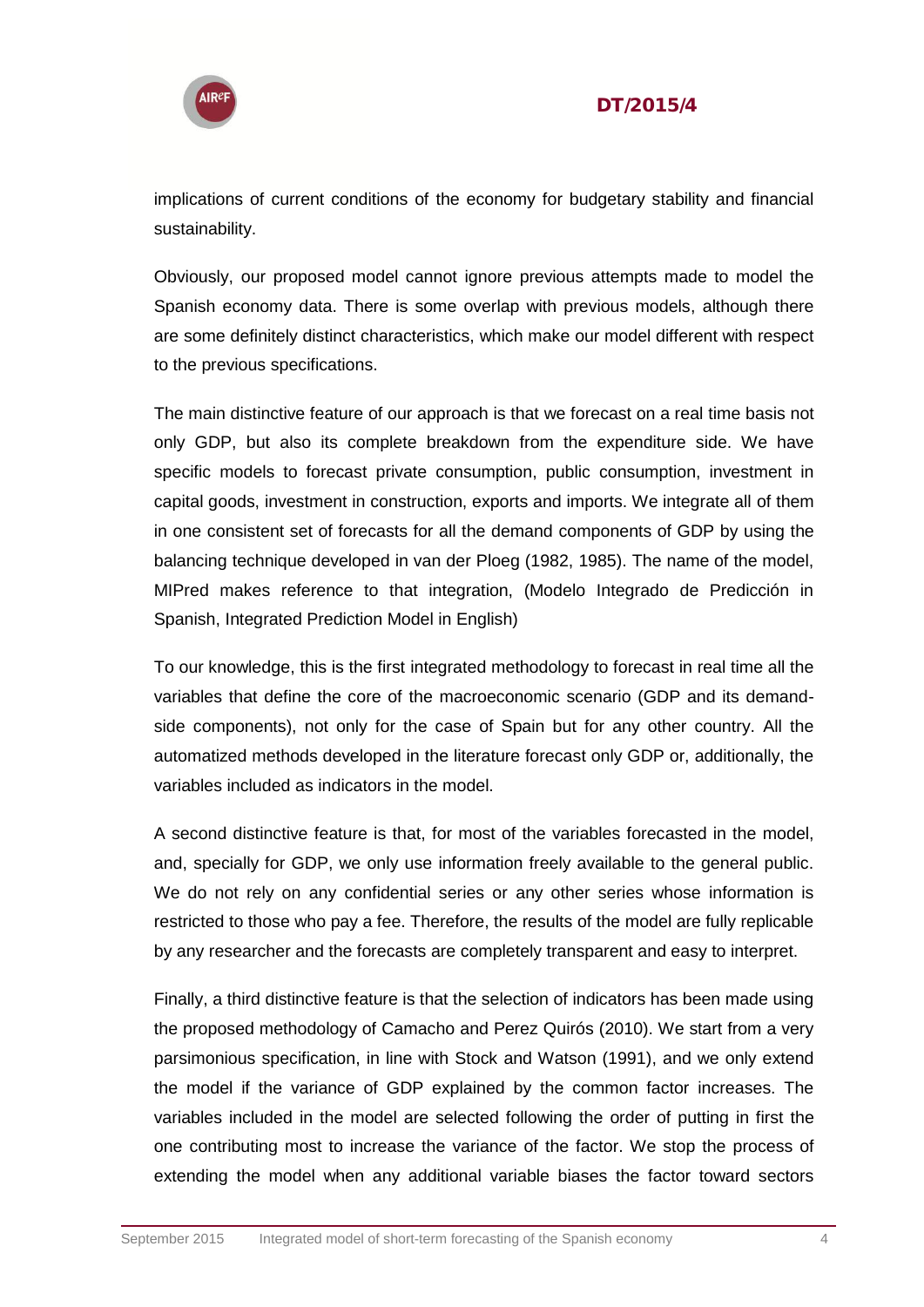

whose indicators are correlated among themselves, following idiosyncratic components, but which do not have any additional explanatory power over GDP movements. Details of the bias-induced problem can be found in Alvarez et al. (2012).

The paper is structured as follows. Section 2 reviews the indicators that have been selected for each macro aggregate and the preliminary processing they have gone through. The econometric methodology is explained in section 3, where we discuss the detailed structure of the dynamic factor model, how we have dealt with missing observations and the balancing procedure used to ensure the transversal consistency of GDP forecasts with the independent forecasts of its demand components. Section 4 presents the output of the model and section 5 concludes.

#### <span id="page-4-0"></span>**2 Data**

#### <span id="page-4-1"></span>**2.1 Selection of indicators**

The selection process was carried out under the premise that the indicators should be available timely and should provide a meaningful economic signal of the demand components of the national economy. The estimation sample covers from 1990.Q1 until the last observation available.

The criteria for the choice of these variables is to consider all the main indicators used in the compilation of the Quarterly National Accounts, see Álvarez (1989), Martínez and Melis (1989), INE (1993) and Álvarez (2005). To fulfill this goal, we have prepared a set of monthly and quarterly indicators, both real and financial, which facilitates a fairly comprehensive basis for analyzing and monitoring GDP and its demand components. In this way, this set offers a high-frequency approximation to the behavior of these main macroeconomic aggregates.

The selection of the final set of indicators has followed a stepwise procedure, as suggested in Camacho and Perez Quirós (2010). The starting point is a minimal set of indicators for each aggregate that represents unequivocally its behavior. For instance, in the GDP model, the "core" group is formed by key economic variables: index of industrial production (supply side indicator of GDP), total deflated sales of large firms (demand side of GDP), large firms´ compensation of employees deflated (income side of GDP) and employment measured by the labor force survey. This initial selection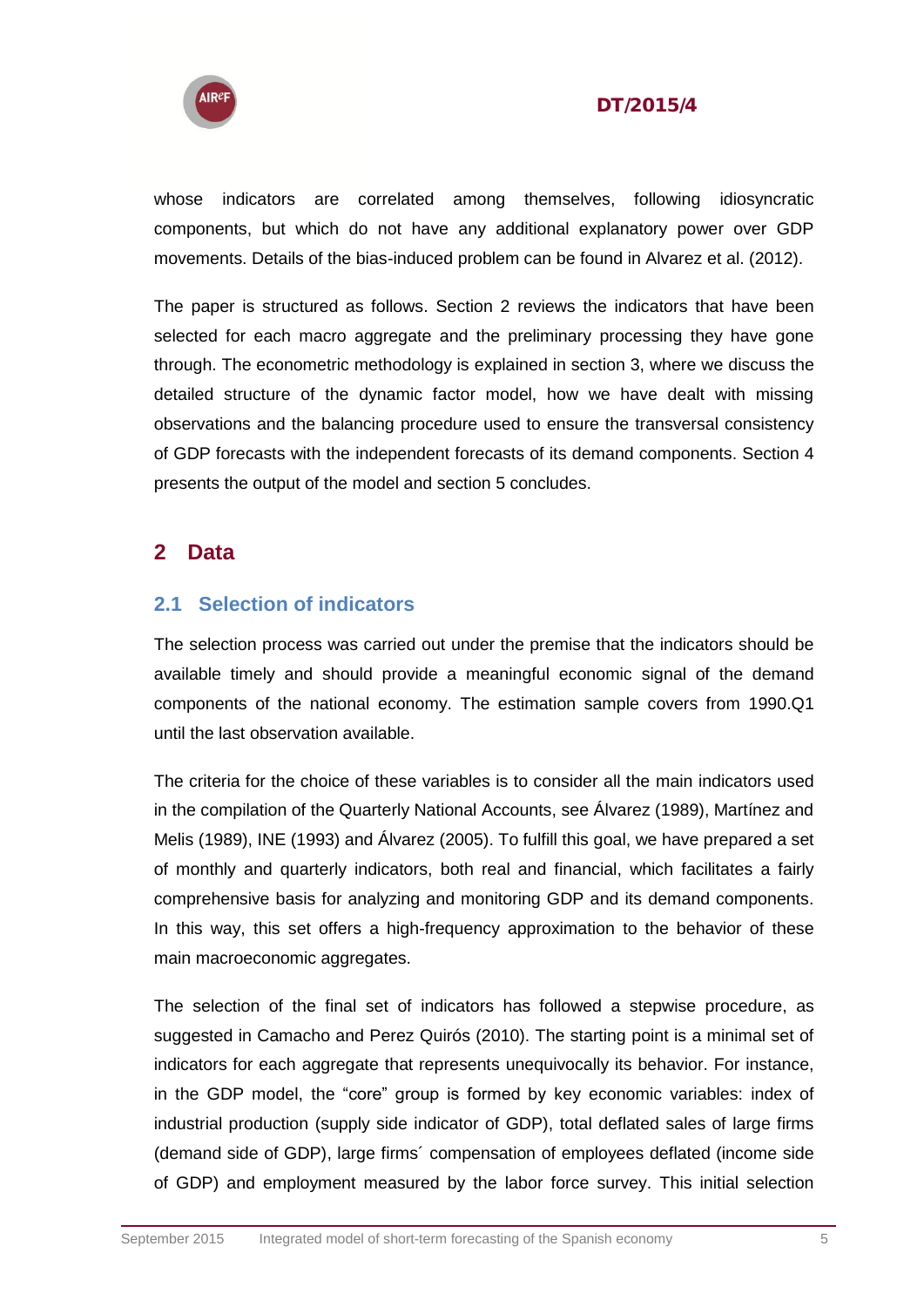



follows Stock and Watson (1991) and try to mimic the three dimensions of GDP (demand, supply and income) and its direct projection on the labor market (employment). In addition, given the knowledge we have about the determinants of the last recession, we include an indicator of financial conditions (total credit to private resident non-financial sectors) and, as a leading soft indicator the PMI of services, which is freely available. Just with these indicators, we obtain a factor (also named tracker) that it is strongly correlated with GDP growth (the factor is calculated in monthly frequency but can be transformed into quarterly). In particular, the correlation is as high as 0.81 for the 1990.Q1-2015.Q1 sample and 0.83 when the sample starts in 1995.

The selection procedure adds at each step the indicator which is most correlated with the dynamic factor model in order to estimate a new aggregate tracker. If the correlation of the new aggregate tracker increases, the indicator is added to the model. Otherwise, the indicator is dropped from the list. The step is repeated until the full list of possible indicators is exhausted. The final selection produces a correlation of 0.91 for the full sample and 0.96 for the sample starting in 1995. The selected variables are displayed in the first panel of Table 1. Figure 1 represents the factor in quarterly growth rates and the evolution of GDP for the whole sample. As can be seen in Figure 1, the model that we select, which does not include GDP growth itself, shows an extremely close relation with GDP growth. All the turning points are perfectly captured, and it is noticeable that, even with this small set of variables, there is not much room for improvement in the fitting of GDP growth.

Regarding the GDP demand components, we repeat the same procedure to select the indicators finally chosen to obtain accurate estimation of each GDP component. Table 1 displays the list of the indicators selected for each variable of interest and its publication lag.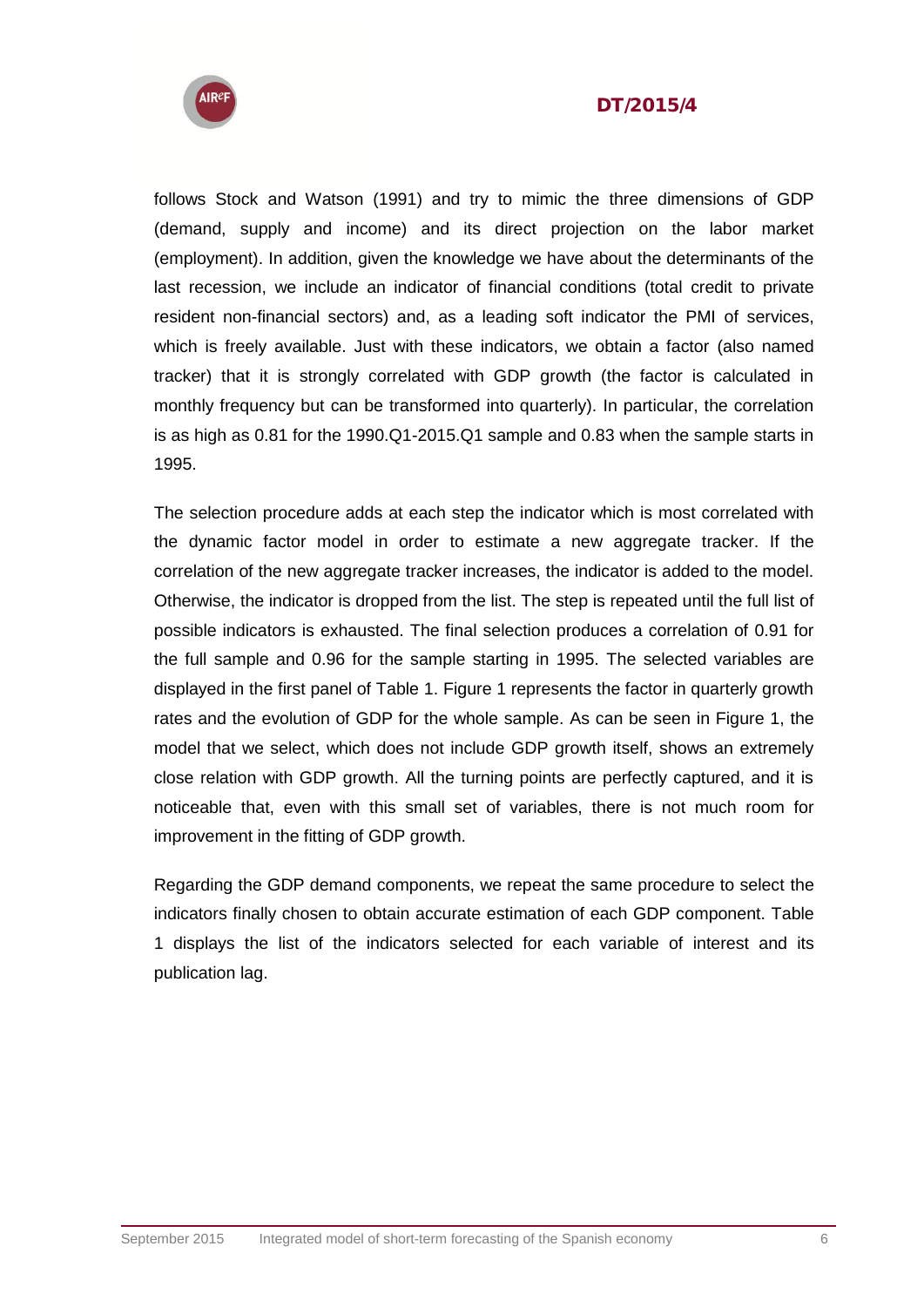



#### Figure 1: GDP growth rate and coincident factor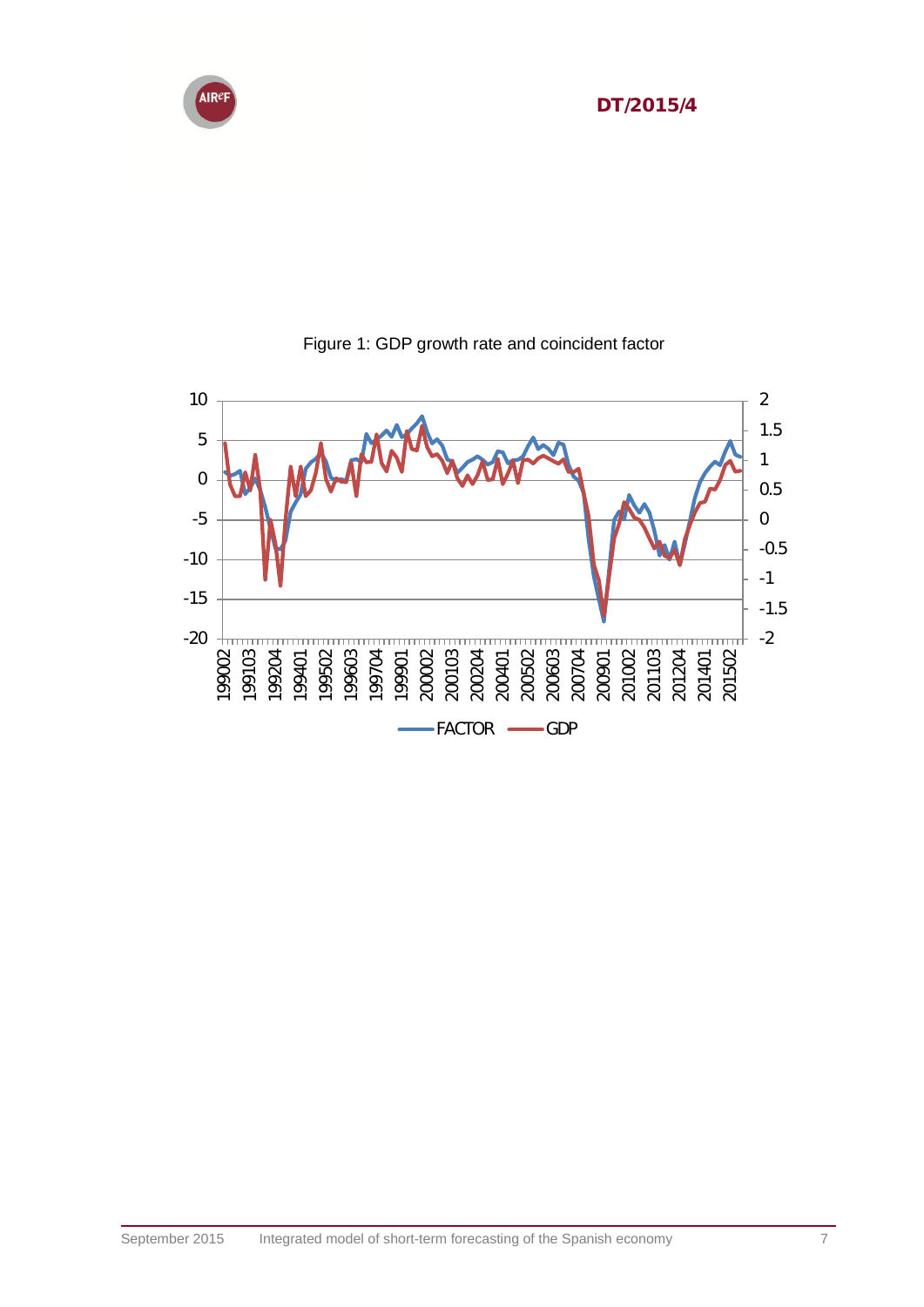

### Table 1: List of Indicators

|                                                                                       |               |                            |                                               | Release  |
|---------------------------------------------------------------------------------------|---------------|----------------------------|-----------------------------------------------|----------|
|                                                                                       | Starting date | Unit                       | Source                                        | delay    |
| <b>GROSS DOMESTIC PRODUCT (GDP)</b>                                                   |               |                            |                                               |          |
| Social security system: registered workers                                            | 2001m1        | Thousand people            | Ministry of Labour                            | $t+1$    |
| <b>Employed Labor Force Survey</b>                                                    | 1990 g1       | Thousand people            | National Statistical Institute                | $t + 30$ |
| Index of Industrial Production                                                        | 1990 m1       | Volume index               | National Statistical Institute                | $t + 35$ |
| Apparent consumption of cement                                                        | 1990 m1       | Thousand tons              | <b>Cement Producers Association</b>           | $t+22$   |
| Electric power consumption                                                            | 1990 m1       | Million Kw/h               | Spanish Electricity Network                   | $t+1$    |
| Imports of goods deflated by the unit value index                                     | 1990 m1       | Deflated value index       | Tax State Agency/GDMA                         | $t + 50$ |
| PMI services index for Spain                                                          | 1999m8        | Index between 0 and 100    | Markit economics                              | $t+1$    |
| Credit to companies and households deflated by consumer price index                   | 1995 m1       | Deflated value index       | Bank of Spain                                 | $t + 35$ |
| Large companies sales. Deflated total sales                                           | 1995 m1       | Deflated value index       | Tax State Agency                              | $t + 35$ |
| Large companies sales. Deflated compensation of employees                             | 1995 m1       | Deflated value index       | Tax State Agency                              | $t + 35$ |
| <b>HOUSEHOLDS CONSUMPTION</b>                                                         |               |                            |                                               |          |
| Index of Industrial Production: consumption goods                                     | 1990 m1       | Volume index               | National Statistical Institute                | $t + 35$ |
| Real wage income indicator                                                            | 1990 m1       | Deflated value index       | General Directorate Macro. Analysis           | $t + 35$ |
| Retail trade index, deflated                                                          | 1995 m1       | Deflated value index       | National Statistical Institute                | $t+27$   |
| Consumer confidence index                                                             | 1990 m1       | Index between -100 and 100 | European Commission                           | $t-1$    |
| Imports of consumption goods deflated by the unit value index                         | 1990 m1       | Deflated value index       | Tax State Agency/GDMA                         | $t + 50$ |
| Credit to households for consumption deflated by consumer price index                 | 2003 m1       | Deflated value index       | Bank of Spain                                 | $t + 35$ |
| Large companies sales. Consumption sales deflated                                     | 1995 m1       | Deflated value index       | Tax State Agency                              | $t + 35$ |
| Large companies sales. Number of recipients                                           | 1995 m1       | Deflated value index       | <b>Tax State Agency</b>                       | $t + 35$ |
| <b>GOVERNMENT CONSUMPTION</b>                                                         |               |                            |                                               |          |
| Social security system: registered workers in public administration                   | 1995 m1       | Thousand people            | Ministry of Labour                            | $t+1$    |
| State nominal final consumption deflated                                              | 1995 m1       | Deflated value index       | General Audit Office                          | $t + 35$ |
| Withholding employment income of workers in the public administration deflated        | 1996 m1       | Deflated value index       | <b>Tax State Agency</b>                       | $t + 35$ |
| FIXED CAPITAL INVESTMENT: EQUIPMENT                                                   |               |                            |                                               |          |
| Index of Industrial Production: equipment                                             | 1990 m1       | Volume index               | National Statistical Institute                | $t + 35$ |
| Cargo and bus registrations                                                           | 1990 m1       | Units                      | General Directorate of Traffic                | $t+1$    |
| Industrial Confidence Indicator: equipment                                            | 1993 m1       | Percentage balances        | Ministry of Industry, Energy and Tourism t-1  |          |
| Imports of capital goods at constant prices                                           | 1990 m1       | Deflated value index       | Tax State Agency/GDMA                         | $t + 50$ |
| Credit to resident companies deflated                                                 | 1995 m1       | Deflated value index       | Bank of Spain                                 | $1 + 35$ |
| IBEX-35 Share price index                                                             | 1990 m1       | Index, Jan. 1994=100       | Madrid Stock Exchange                         | $t+1$    |
| Utilization of productive capacity                                                    | 1990 q1       | Percentage of utilization  | Ministry of Industry, Energy and Tourism t+27 |          |
| FIXED CAPITAL INVESTMENT: CONSTRUCION                                                 |               |                            |                                               |          |
| Social security system: registered workers in construction                            | 2001 m1       | Thousand people            | Ministry of Labour                            | $t+1$    |
| New building visas: total area to build                                               | 1991 m11      | Buildable floorage (m2)    | Ministry of Public Works                      | $t + 35$ |
| Number of housing transaction: new housing                                            | 2007 m1       | Units                      | Ministry of Public Works                      | $t + 35$ |
| Apparent consumption of cement                                                        | 1990 m1       | Thousand tons              | <b>Cement Producers Association</b>           | $t+22$   |
| Confidence index in construction sector                                               | 1993 m1       | Percentage balances        | Ministry of Industry, Energy and Tourism t-1  |          |
| Credit to households for housing acquisition and rehabilitation                       | 2003 m1       | Deflated value index       | Bank of Spain                                 | $t + 35$ |
| Large companies sales. Construction sales deflated                                    | 1995 m1       | Deflated value index       | Tax State Agency                              | $t + 35$ |
| <b>EXPORTS OF GOODS AND SERVICES</b>                                                  |               |                            |                                               |          |
| Total entry of tourist                                                                | 1995 m1       | Thousand people            | Ministry of Industry, Energy and Tourism t+23 |          |
| Foreign orders. Total industry                                                        | 1993 m1       | Percentage balances        | Ministry of Industry, Energy and Tourism t+23 |          |
| Total exports of goods at constant prices                                             | 1990 m1       | Deflated value index       | Tax State Agency/GDMA                         | $t + 35$ |
| Tourism revenues                                                                      | 1990 m1       | Deflated value index       | Bank of Spain                                 | $t+23$   |
| World trade in goods                                                                  | 1991 m1       | Volume index               | Central Planning Bureau (Netherlands)         | $t + 30$ |
| PMI index. Industry                                                                   | 1998 m2       | Index between 0 and 100    | Markit economics                              | $t-1$    |
|                                                                                       | 1995 m1       | Deflated value index       | Tax State Agency                              | $t + 35$ |
| Large companies sales. Exports sales deflated<br><b>IMPORTS OF GOODS AND SERVICES</b> |               |                            |                                               |          |
| Index of Industrial Production                                                        | 1990 m1       | Volume index               | National Statistical Institute                | $t + 35$ |
| Total imports of goods at constant prices                                             | 1990 m1       | Deflated value index       | Tax State Agency/GDMA                         | $t + 35$ |
| Balance of payments. Tourism payments                                                 | 1996 m1       | Deflated value             | Bank of Spain                                 | $t + 60$ |
| World trade in goods                                                                  | 1991 m1       | Volume index               | Central Planning Bureau (Netherlands)         | $t+20$   |
| PMI index. Industry                                                                   | 1998 m2       | Index between 0 and 100    | Markit economics                              | $t-1$    |
| Large companies sales. Imports sales deflated                                         | 1995 m1       | Deflated value index       | <b>Tax State Agency</b>                       | $t + 35$ |
|                                                                                       |               |                            |                                               |          |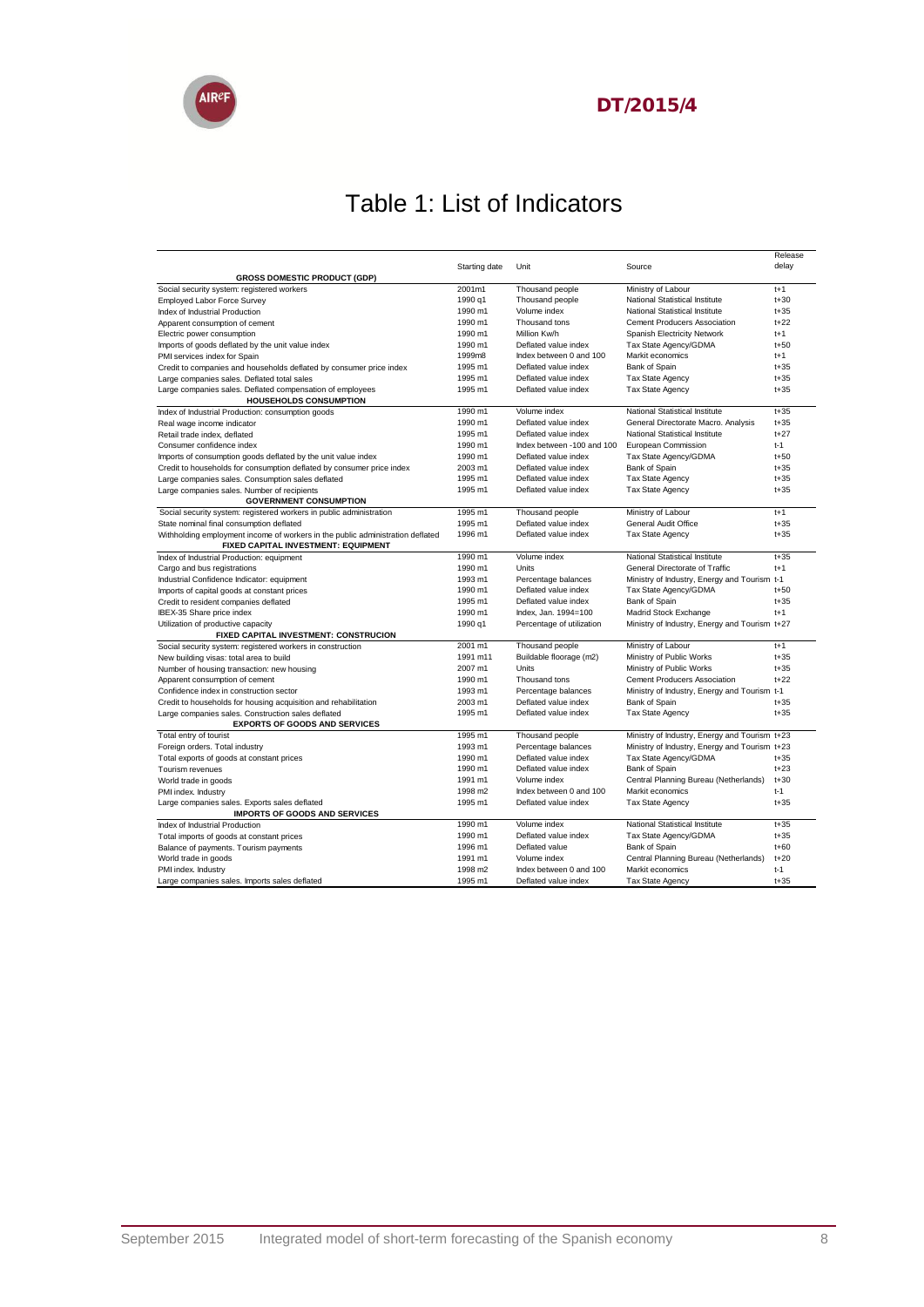



#### <span id="page-8-0"></span>**2.2 Preliminary processing**

The main objective of the model is to provide a synthetic measure of the rate of growth of each macroeconomic variable. This goal requires identifying a reliable signal of growth to be fitted by the factor model. In order to emphasize the short-term information contained in the indicators, we have chosen as signals, for "hard" indicators, the regular first difference of the log time series, and for "soft" indicators, the levels of the series, as in Camacho and Perez Quiros (2010)**.** We consider these indicators in levels for two reasons. On the one side, according to the statistical offices, soft indicators are designed to achieve as high correlation as possible with the year-onyear growth of the coincident series, see European Comission (2006). On the other side, it is in levels how these indicators are interpreted in the industry, as can be seen when they are reported in the press.

For this filtering not to be distorted by the presence of seasonal and calendar factors, they have been removed by means of seasonal adjustment and time series techniques (Maravall and Gómez, 1996; Caporello and Maravall, 2004). We could have estimated the model directly with non-seasonally adjusted data, but following Camacho et al. (2015), we understand that the noise induced by estimating the model with raw data distorts the results and produce worse forecasts than those produced by using seasonally adjusted data. Obviously, out of consistency, all the variables have to be corrected by the same type of factors (seasonal and calendar factors).

#### <span id="page-8-1"></span>**3 Econometric approach**

The econometric approach used in this paper integrates three main elements. In the first place, a set of dynamic factor models that represent in a compact and parsimonious way the joint dynamics of each macro aggregate and the corresponding short-term indicators. The second element is the treatment of missing observations that can arise as a result of differences in the timing of data publication or as a result of the combination of time series sampled at different frequencies (e.g. monthly and quarterly). Finally, the third element of the methodology is a balancing procedure that ensures in an objective and sensible way the consistency of the GDP forecasts with the forecasts of its components.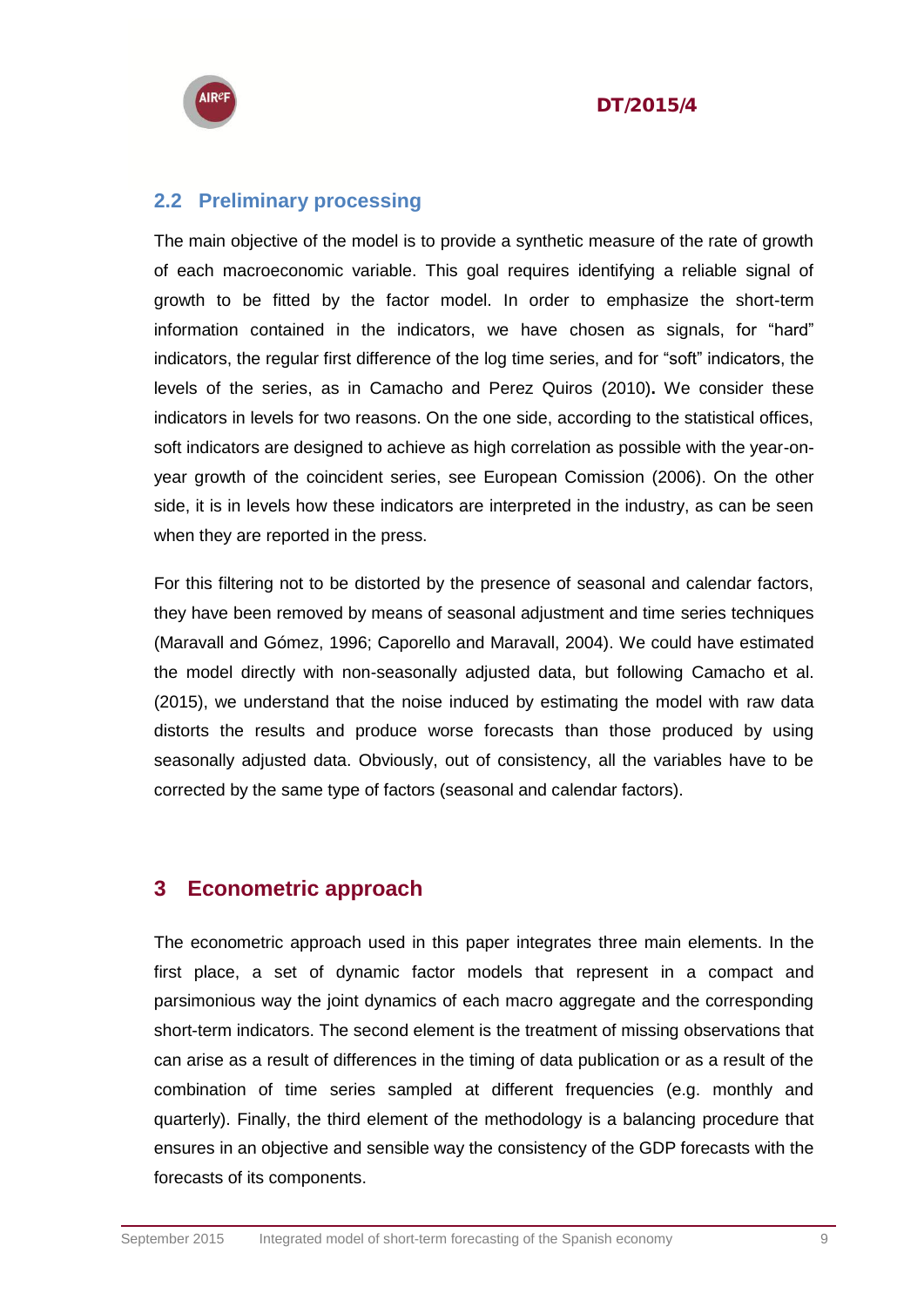



#### <span id="page-9-0"></span>**3.1 Design of trackers using dynamic factor analysis**

For each macro aggregate listed in the previous section  $(Y<sub>t</sub>)$  a tracker  $(f<sub>j,t</sub>)$  is estimated by means of a dynamic one-factor model which captures in a parsimonious way the dynamic interactions of a set of monthly economic indicators  $(Z_{i,j,t})$ . Given that we are combining quarterly and monthly information for N series, it is important to to clarify the notation from the beginning. The subindex "t" refers to quarterly time, ie, 1990.Q1, 1990,Q2, etc…the subindex "j" refers to monthly time in a given quarter, and it takes the values 1,2,3 referring to the first, second or third month of quarter "t". Finally, the subindex "i" refers to the corresponding ith series when we have more than one series. Therefore,  $(Y_{t})$  is a quarterly series,  $(f_{j,t})$  is a monthly series and  $(Z_{i,j,t})$  is the ith monthly series.

The common factor of the system  $(f_{j,t})$  is estimated by means of the Kalman filter, after formulating the factor model in state space form. The entire procedure has been adapted to operate with unbalanced data panels, following the procedure of Mariano and Murasawa (2003).

Dynamic factor analysis is based on the assumption that a small number of latent variables generate the observed time series trough a stochastically perturbed linear structure. Thus, the pattern of observed co-movements is decomposed into two parts: commonality (variation due to a small number of common factors) and idiosyncratic effects (specific elements of each series, uncorrelated along the cross-section dimension).

In this paper we assume that the observed, stationary growth signals of *k<sup>1</sup>* monthly indicators are generated by a factor model:

$$
z_{i,j,t} = \lambda_i f_{j,t} + u_{i,j,t}
$$

Being:

- $\cdot$  *t=1..T*, quarterly time index.
- $\bullet$   $I=1...k_1$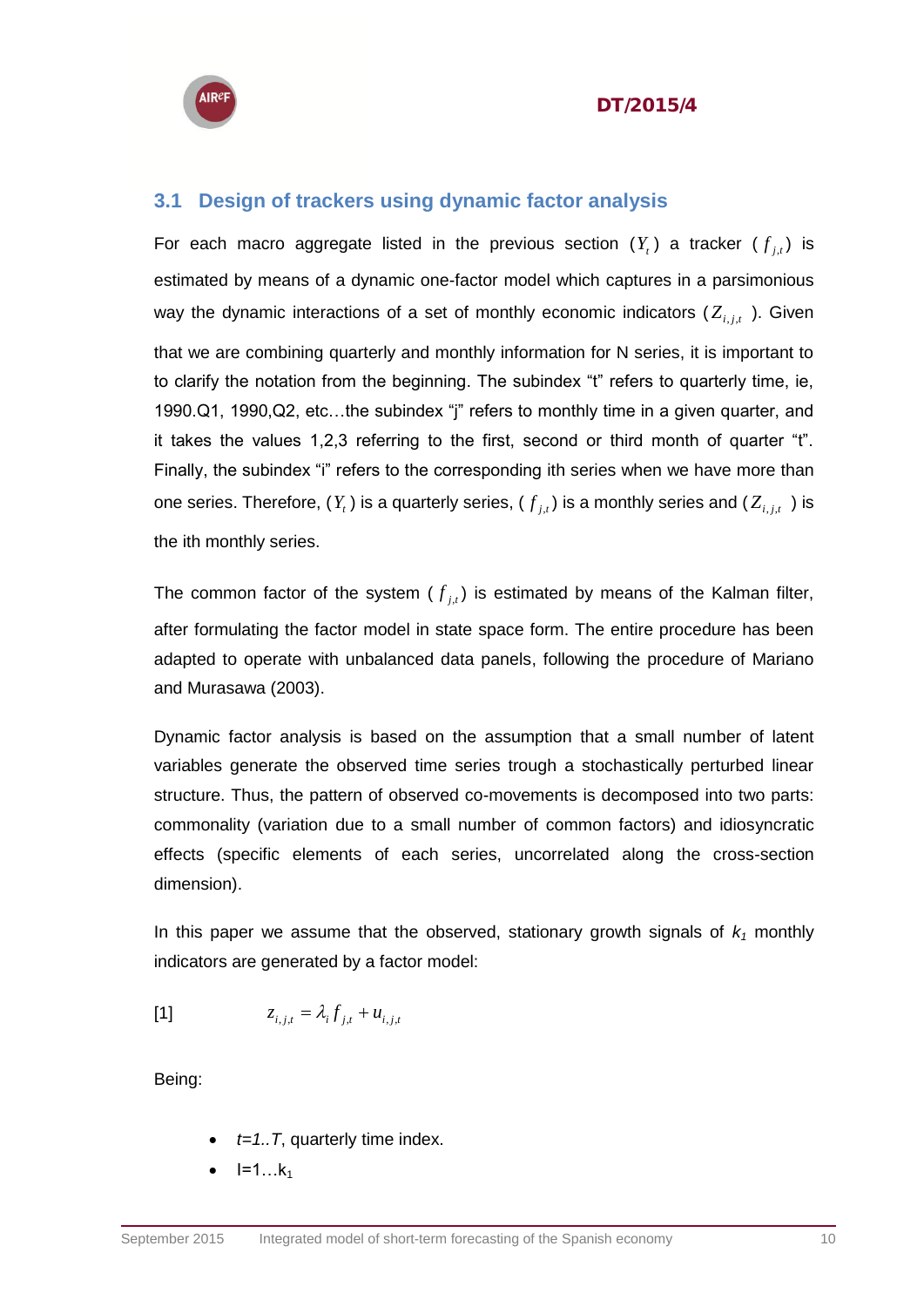

- $z_{i,j,t}$ = i-th indicator growth signal at time *j*,*t*.
- $\bullet$   $\lambda_i$ : i-th indicator loading on common factor.
- $\bullet$  *f<sub>i,t</sub>*: common factor at time j,*t*.
- *ui,j,t* : specific or idiosyncratic component of i-th indicator at time *j,t*.

The loadings  $\lambda_i$  measure the sensitivity of the growth signal of each indicator with respect to changes in the factor.

When k quarterly indicators –including the variable to track (*Y<sub>t</sub>*)- are considered, we have to take into account that the quarterly indicators are related to monthly activity through time aggregation:

$$
[2] \t Y_t = \frac{1}{3}x_{3,t} + \frac{2}{3}x_{2,t} + x_{1,t} + \frac{2}{3}x_{3,t-1} + \frac{1}{3}x_{2,t-1}
$$

Where  $Y_t$  is the quarterly macroeconomic aggregate (or a quarterly tracker), and  $x_{j,t}$  is the unobserved monthly macroeconomic aggregate (or unobserved monthly tracker).

The unobserved monthly macro aggregate has the same structure than [1]:

[3] 
$$
x_{j,t} = \lambda_Y f_{j,t} + u_{Y,j,t}
$$

The subindex Y is just to indicate that we are talking about the decomposition of the Y variable (i.e. GDP, household consumption, etc). Therefore:

[4]

$$
Y_{t} = \frac{1}{3}\lambda_{Y}f_{3,t} + \frac{2}{3}\lambda_{Y}f_{2,t} + \lambda_{Y}f_{1,t} + \frac{2}{3}\lambda_{Y}f_{3,t-1} + \frac{1}{3}\lambda_{Y}f_{2,t-1} + \frac{1}{3}u_{Y,3,t} + \frac{2}{3}u_{Y,2,t} + u_{Y,1,t} + \frac{2}{3}u_{Y,3,t-1} + \frac{1}{3}u_{Y,2,t-1}
$$

The case displayed in equation [4] refers to the variable we want to track. If we have some additional quarterly indicators, the structure will be the same (i.e. employment measured by the labor force survey).

Finally, in the special case of the  $k_2$  soft indicators, which are considered in levels, given that they are related to the year on year growth of hard indicators, need a long structure of the factor that covers 12 months. In addition, according to the literature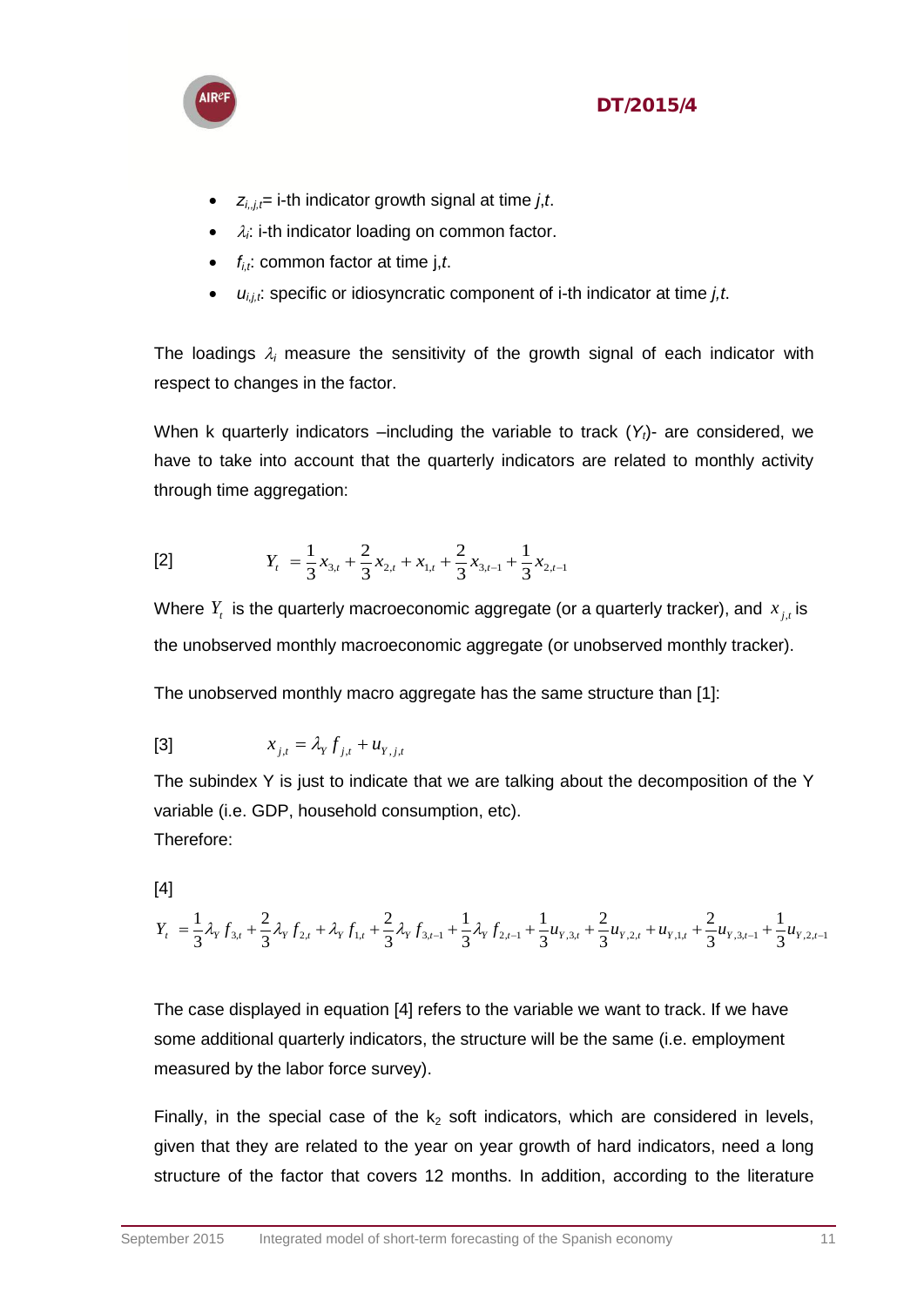

(Camacho and Domenech, 2011) they usually present a leading behavior. Therefore, they are related to the annual growth rate of the series of interest, but with a few periods leading behavior. After trying for different leading periods, we conclude that three quarters is the preferred lead time. Therefore, our specification for the soft indicator variables is:

[5] 
$$
S_{i,j,t} = \lambda_i \Big( f_{3,t+1} + f_{2,t+1} + \dots + f_{2,t-3} \Big) + u_{i,j,t}
$$

Being:

- $S_{i,i}$ = i-th soft indicator in levels at time j,*t*.
- $I=K_1+1$  …. $K_1+K_2$
- $\bullet$   $\lambda_i$ : i-th indicator loading on common factor.
- $\bullet$   $f_{i,t}$ : common factor at time *j,t.*
- *uj,t* : specific or idiosyncratic component of i-th soft indicator at time *t*.

Equation [1] to [5] do not consider the dynamics in the idiosyncratic part or in the factor structure. Therefore, inference about future activity cannot be made. The model should be expanded in order to adapt it to a time series framework, thereby adding a dynamic specification for the common factor and the idiosyncratic elements, in addition to the dynamics of the series sampled quarterly and the soft indicators.

A second-order autoregression, AR(2), provides a sufficiently general representation for the common factor:

[6]  
\n
$$
(1 - \phi_1 B - \phi_2 B^2) f_{j,t} = e_{f,j,t}
$$
\n
$$
e_{f,j,t} \sim \text{iid } N(0,1)
$$

In [6] *B* is the backward operator and the variance of the innovation has been normalized. Depending on the characteristic roots of  $\phi_2(B)$  the model may exhibit a wide variety of dynamic behaviors.

We also consider an AR(2) specification for the dynamics of the specific elements, allowing for some degree of persistence: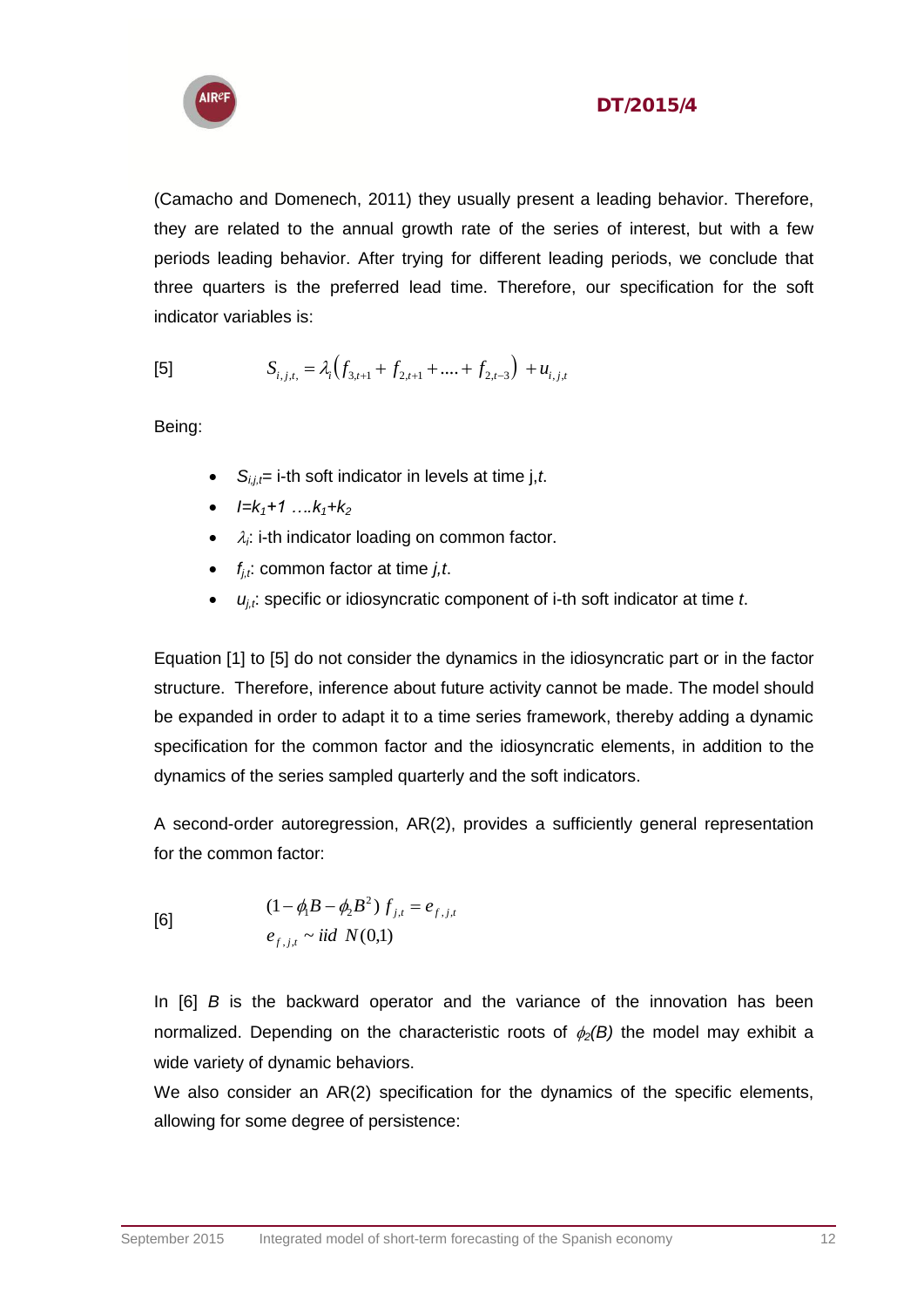[7]  
\n
$$
(1 - \psi_{i,1}B - \psi_{i,2}B^2)u_{i,j,t} = e_{i,j,t}
$$
\n
$$
e_{i,j,t} \sim \text{iid } N(0, v_i) \text{ for } i = 1, \dots, (k_1 + k_2)
$$

[8]  
\n
$$
(1 - \psi_{Y,1}B - \psi_{Y,2}B^2)u_{Y,j,t} = e_{Y,j,t}
$$
\n
$$
e_{Y,j,t} \sim \text{iid } N(0, v_Y)
$$

Finally, we assume that all innovations of the system are orthogonal.

Model [1]-[8] attempts to represent the static as well as the dynamic features of the data. We estimate the common and idiosyncratic factors using the Kalman filter, after a suitable reparameterization of the model in state-space form. The reparameterization requires the introduction of a state vector that encompasses all the required information needed to project future paths of the observed variables from their past realizations. In our case, this vector is:

$$
[9] \qquad \eta_t = [f_{3,t+1}...f_{2-t-2}, u_{Y,3,t}u_{Y2,t}u_{Y1,t}u_{Y3,t-1}u_{Y2,t-2,t}u_{1,3,t}u_{1,2,t}, \dots u_{k1+k2,3,t}u_{k1+k2,2,t}]'
$$

The corresponding measurement equation is:

$$
[10] \t Z_t = H \eta_t
$$

 $W$ ith  $Z_{t} = (Y_{t}, Z_{i,t}, S_{it})$ 

And *H* is a vector of coefficients that match the dynamics stated in [1], [4] and [5].

This equation allows us to derive the observed indicators from the (unobservable) state vector.

The transition equation completes the system and characterizes its dynamics:

$$
[11] \qquad \eta_t = G \eta_{t-1} + V_t
$$

Where  $G$  is the matrix that capture the dynamic behavior in equations [6] to [8].

The innovations vector *V<sup>t</sup>* is:

[12] 
$$
V_t = [e_{f,3,t+1}...e_{f,2,t-2} \quad e_{Y,3,t}...e_{Y,2,t-1} \quad e_{1,3,t}...e_{k1+k2,2,t} \qquad ]
$$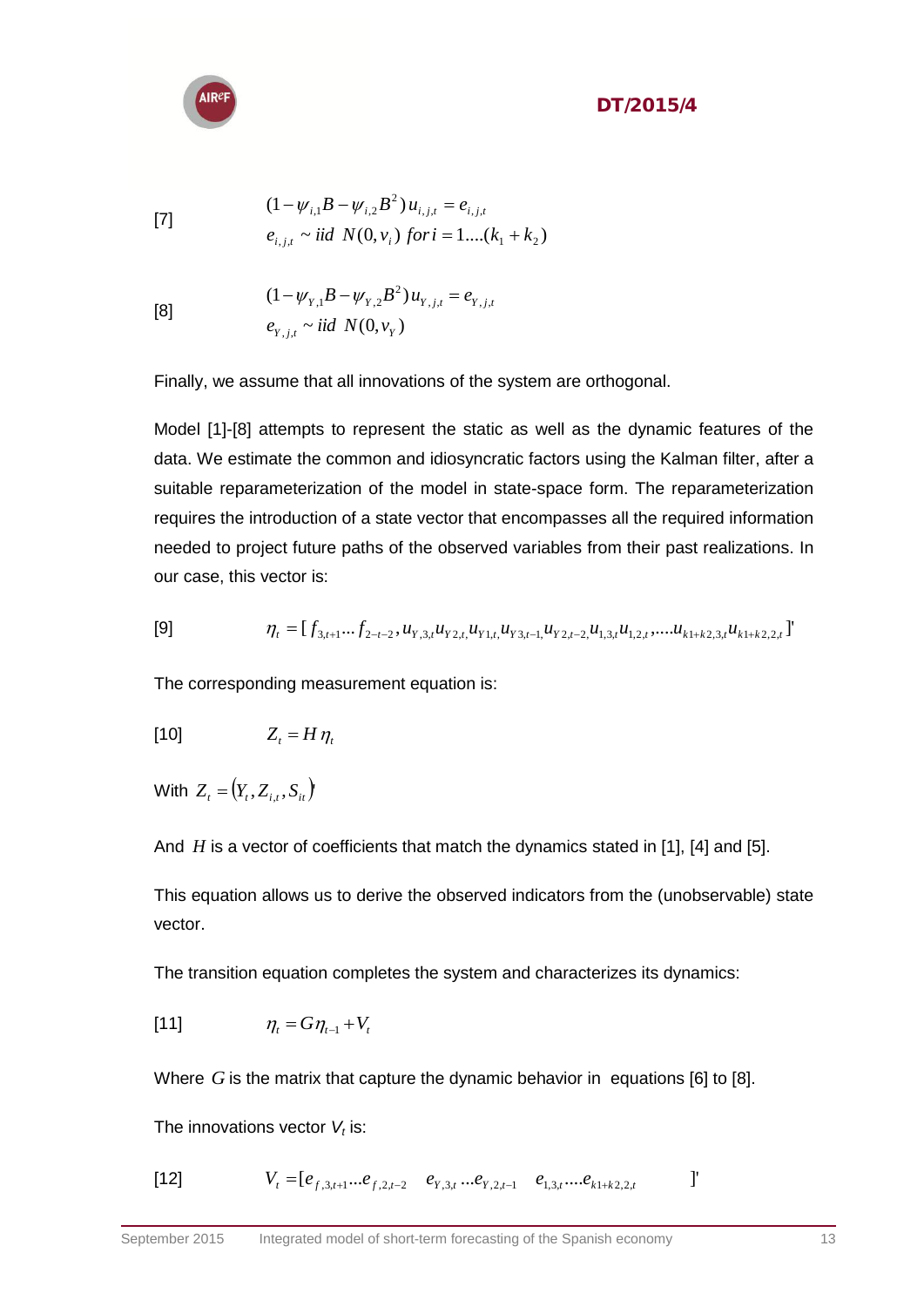

*V<sup>t</sup>* evolves as a Gaussian white noise with diagonal variance-covariance matrix as follows:

[13] 
$$
Q = E[V_t V_t] = \begin{bmatrix} 1 & 0 & 0 & 0 & 0 \\ 0 & 0 & 0 & 0 & 0 \\ 0 & 0 & V_T & 0 & 0 \\ \vdots & \vdots & \vdots & \vdots & \vdots \\ 0 & 0 & 0 & 0 & V_{k1+k2} \end{bmatrix}
$$

We assume that the time index *t* goes from 1 to *T*. The application of the Kalman filter requires  $\Theta = [H, G, Q]$  to be known. This requirement is fulfilled using the maximum likelihood estimates of  $\Theta$ , derived by means of numerical maximization of the likelihood function. Note that this optimization is feasible thanks to the iterative computations performed by the Kalman filter.

#### <span id="page-13-0"></span>**3.2 Dealing with missing observations**

The fact that we have to combine monthly and quarterly frequencies imply that we have necessarily to deal with missing observations, because quarterly data are available only every three months. In addition, our monthly variables are not released simultaneously, and most of them are not available for the whole sample. Therefore, we have to confront daily with an unbalanced dataset, where we have missing observations both at the end and at the beginning of the sample.

In order to deal with this problem we follow Mariano and Murasawa (2003). The idea of this method is to substitute the missing observations with extractions from a random normal distribution. We then estimate a Kalman filter with time varying coefficients where the row that corresponds to the missing observations is multiplied by 0 and we add a noise.

The model is then estimated with this specification. After we estimate the model, the forecast and the filling in of the missing observations is done by substituting the missing value by the number obtained in the Kalman filter with the full matrix *H* not multiplied by 0 in any of its rows.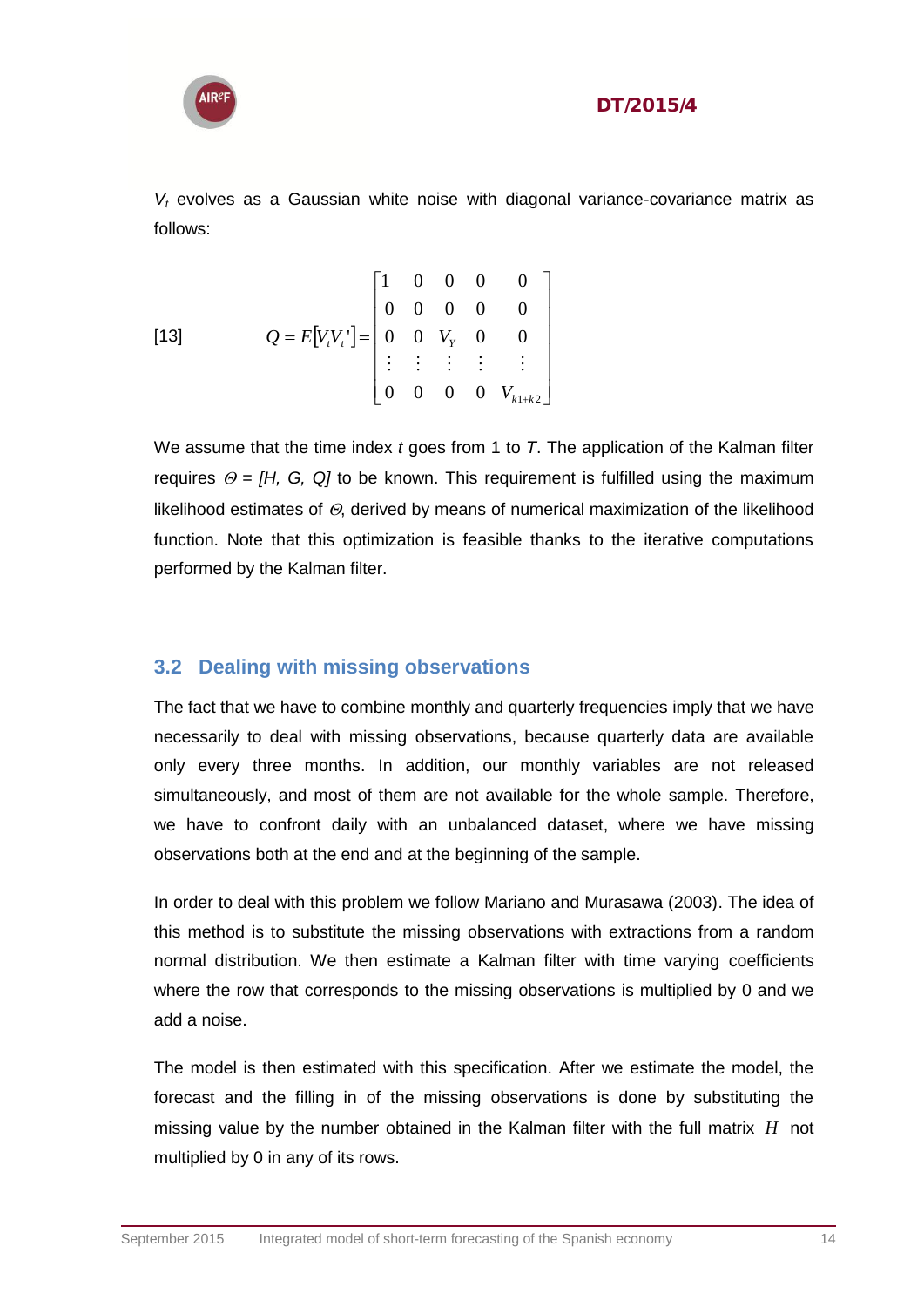



#### <span id="page-14-0"></span>**3.3 Balancing method**

The application of dynamic factor models provides us with independent forecasts of the macro aggregates of MIPred (GDP, Households consumption, etc.). As we have seen, these forecasts combine the available information of the relevant short-term indicators with the dynamics of the macroeconomic variable in an efficient way, but do not take into account the transversal (static) constraints that link the macroeconomic variables. These constraints derive from the compilation process of the National Accounts and, in particular, from the decomposition of GDP from the expenditure side.

In order to incorporate these constraints in the forecasting process, we have relied on a balancing procedure that ensures their internal consistency. In particular, we use the one proposed by van der Ploeg (1982, 1985) for the compilation of the National Accounts<sup>1</sup>.

The van der Ploeg method starts with an initial (unbalanced) set of forecasts for each macro aggregate  $(Y_{m,t})$  where  $m=1..M$ , and a measure of their uncertainty embedded in the variance-covariance matrix  $\Sigma_t$ . The final (balanced) forecasts (W<sub>t</sub>) must satisfy h linear constraints of the form<sup>2</sup>:

$$
[14] \qquad A W = a
$$

Where *A:hxM* and *a:hx1* represent, respectively, the general structure and the final numerical values of such restrictions written in matrix form. For example, *A* may require that certain components of *W* are equal to each other and that the sum of a subset of variables is equal to the sum of another subset. Many other constraints can be envisaged.

The van der Ploeg procedure determines *W* as the solution of the following constrained quadratic optimization program:

 $1$  See Abad et al. (2006) for a large-scale application to the Spanish Quarterly National **Accounts** 

 $2$  In the following, we will drop the time index due to the static nature of the van der Ploeg method.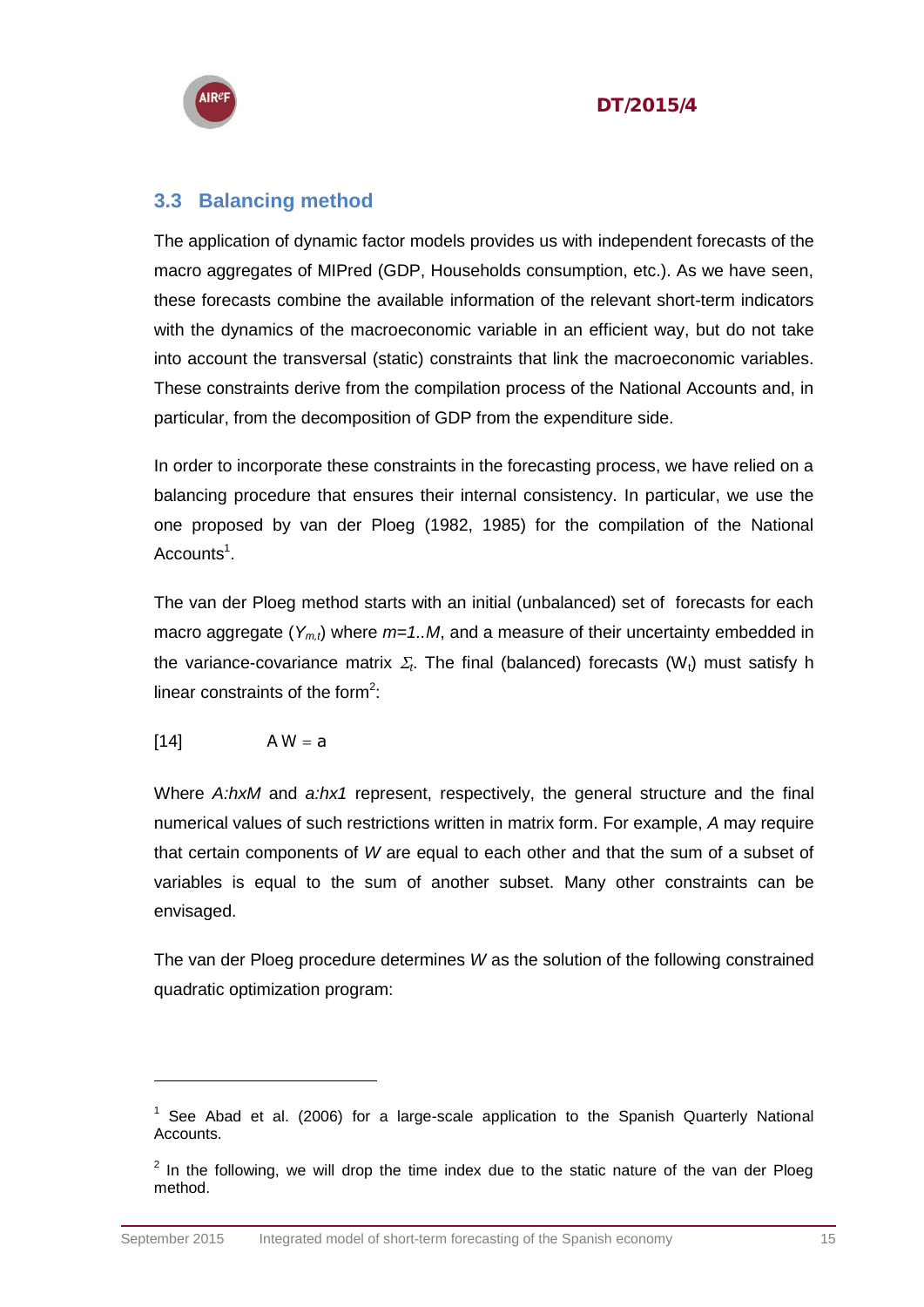

$$
[15] \qquad \qquad \mathsf{MIN}_{\mathsf{W}} \qquad \phi = (\mathsf{W} - \mathsf{Y})^{\mathsf{T}} \Sigma^{-1} (\mathsf{W} - \mathsf{Y}) \qquad \qquad \mathsf{s.t.} \qquad \mathsf{AW} = \mathsf{a}
$$

The objective function weights the squared deviations of each unbalanced forecast with respect to its balanced version, using as weights their precisions (the inverse of their corresponding standard error). Note that in the formulation of the objective function [15] the full covariance of the precisions can be considered  $(\Sigma)$ . Solving the quadratic optimization program [15] yield to the following solution:

$$
[16] \t W = Y - \Sigma A' [\Delta \Sigma A']^{-1} (AW - a)
$$

The interpretation of this equation is straightforward: the balanced vector (*W*) is the result of adjusting the preliminary forecasts (*Y*) on the basis of the observed discrepancy (*AW-a*). These discrepancies are weighted according to their precision, i.e. inversely to the uncertainty associated with the initial forecasts. The van der Ploeg method has some interesting features:

- The (absolute) magnitude of revision increases with the variance of the initial estimate  $(\sigma_{m,m})$ , where  $m=1...M$ . That is, the greater the uncertainty surrounding the initial forecast, the greater is the corresponding change.
- Assuming that a given preliminary estimate is known with absolute certainty  $(\sigma_{m,m}=\mathcal{O})$ , then no adjustment is made:  $w_m=v_m$ . In this way, we can easily perform what-if scenarios or to impose a hierarchy in the forecasting process.
- $\blacksquare$  If the uncertainty in the estimation of two variables evolve in the same direction  $(\sigma_{m,n}>\mathcal{O})$ , their revisions will also adjust them in the same direction, both upward and downward. If, on the other hand, the covariance is negative, adjustments will be made in opposite directions: one upward and one downward.

Note that, given the form of the solution, knowledge of the covariance matrix of the preliminary estimates  $(\Sigma)$  is a crucial element. Usually  $\Sigma$  it is not known, so it must be estimated, usually in two stages: (a) estimation of variances and (b) estimation of the covariances. The estimation of the variances is linked to the standard errors of the forecasts provided by the set of dynamic factor models for each macro aggregate,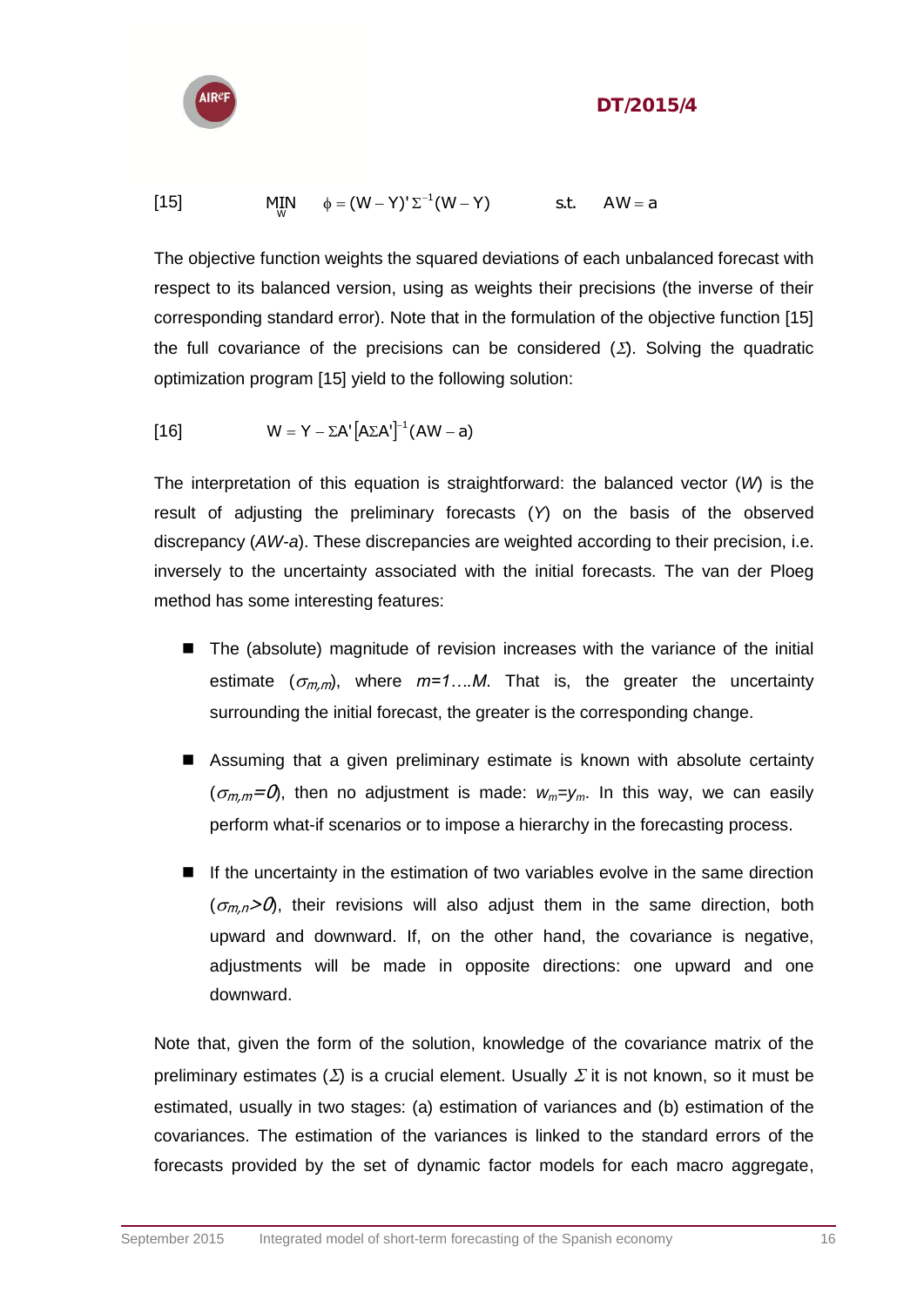

 $\overline{a}$ 

#### DT/2015/4

while covariances can be derived from the historical correlations of the series that must be balanced. In that case, covariances are derived according to:

$$
[17] \qquad \qquad \sigma_{m,n} = \rho_{m,n} \sqrt{\sigma_{m,m} \sigma_{n,n}}
$$

The balancing procedure proposed by van der Ploeg avoids some limitations of competing mehods, like the biproportional RAS method (Bacharach, 1965). In particular, it can manage very general linear constraints, taking into account at the same time different degrees of uncertainty of the forecasts, a quite interesting feature from the point of view of the forecasting practice. In this way, as can be seen in equation [16], the balanced solution avoids the pro-rata adjustment that discredits the RAS method.

The implementation of the van der Ploeg procedure in MIPred considers as inputs the quarter-on-quarter (qoq) rates of GDP and the qoq growth contributions of the remaining macroeconomic variables. The constraint represents the GDP decomposition from the expenditure side:

[18] 
$$
A = [1 \ -1 \ \cdots \ -1 \ 1]
$$
  $a = 0$ 

The final (balanced) forecasts impose a hierarchy among them, conferring priority to the initial GDP forecast, setting  $\sigma_{GDP} = 0$ . This hierarchy reflects the compiling practice of the Spanish QNA, which gives temporal precedence to the estimation of the GDP figure<sup>3</sup> over the estimation of its breakdown. This precedence is not merely a timing issue. When the GDP breakdown is published, the subsequent revisions of the initial GDP estimate are very small. This fact indicates that the information provided by the breakdown has a limited impact on the aggregate GDP estimate, suggesting a topbottom modelling approach.

 $3$  The GDP flash estimate is released about four weeks after the end of the quarter. The second estimate, incorporating the complete GDP breakdown, is released just four weeks after the flash.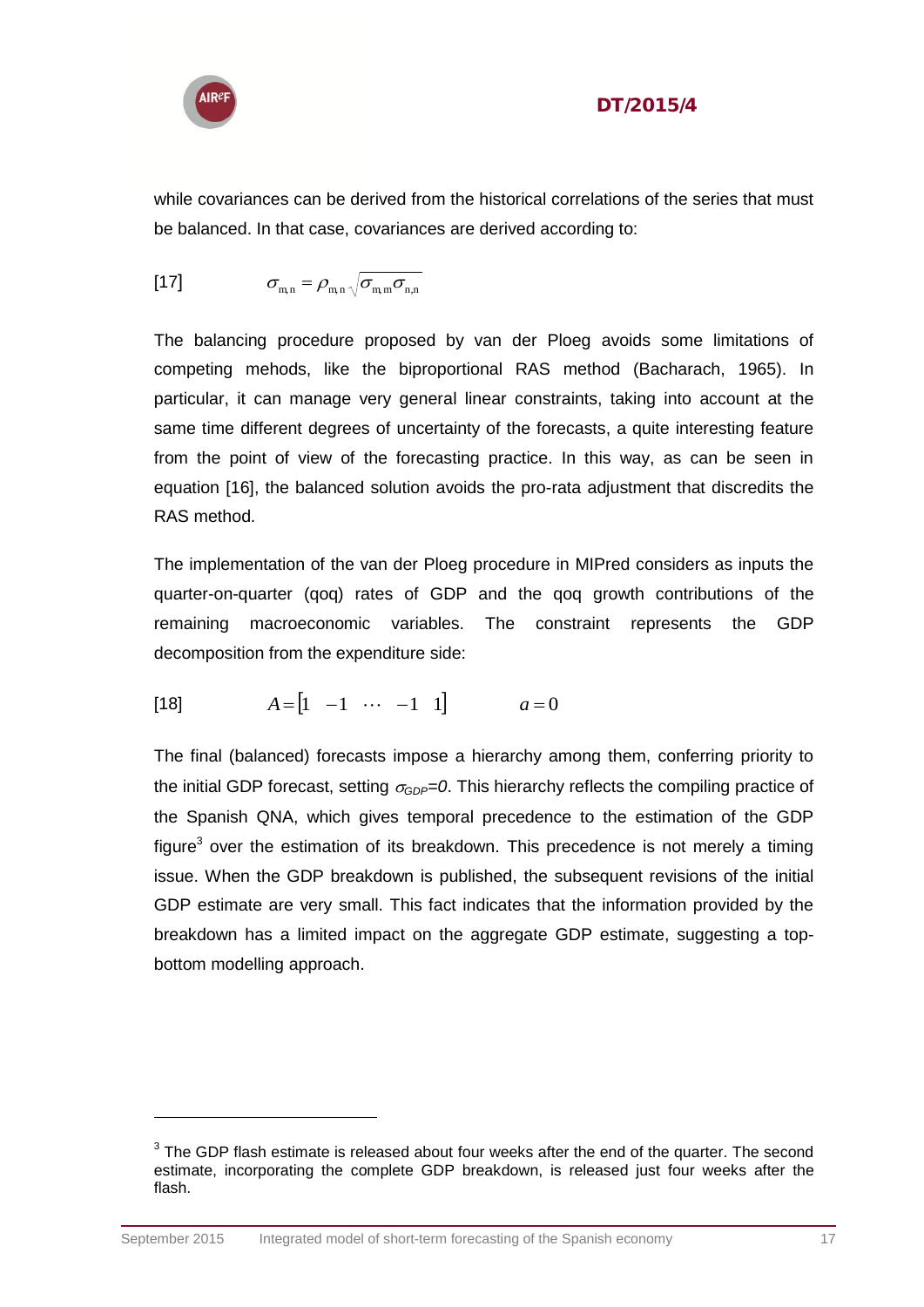

#### <span id="page-17-0"></span>**4 Output of the model**

In order to show the forecasting performance of the model, it has been carried out a real time estimation exercise for the GDP model in the last three quarters (2014:Q4 – 2015:Q2). The graphs in figure 2 show the evolution of the real-time forecast of GDP in these quarters on a daily basis, including a one standard deviation confidence interval for the forecast value. The time interval during which real time forecasts for each variable are shown in the graphs is defined by the period between two consecutive releases of the corresponding flash estimates published by the National Institute of Statistics (these flash estimates are represented by the dotted line):



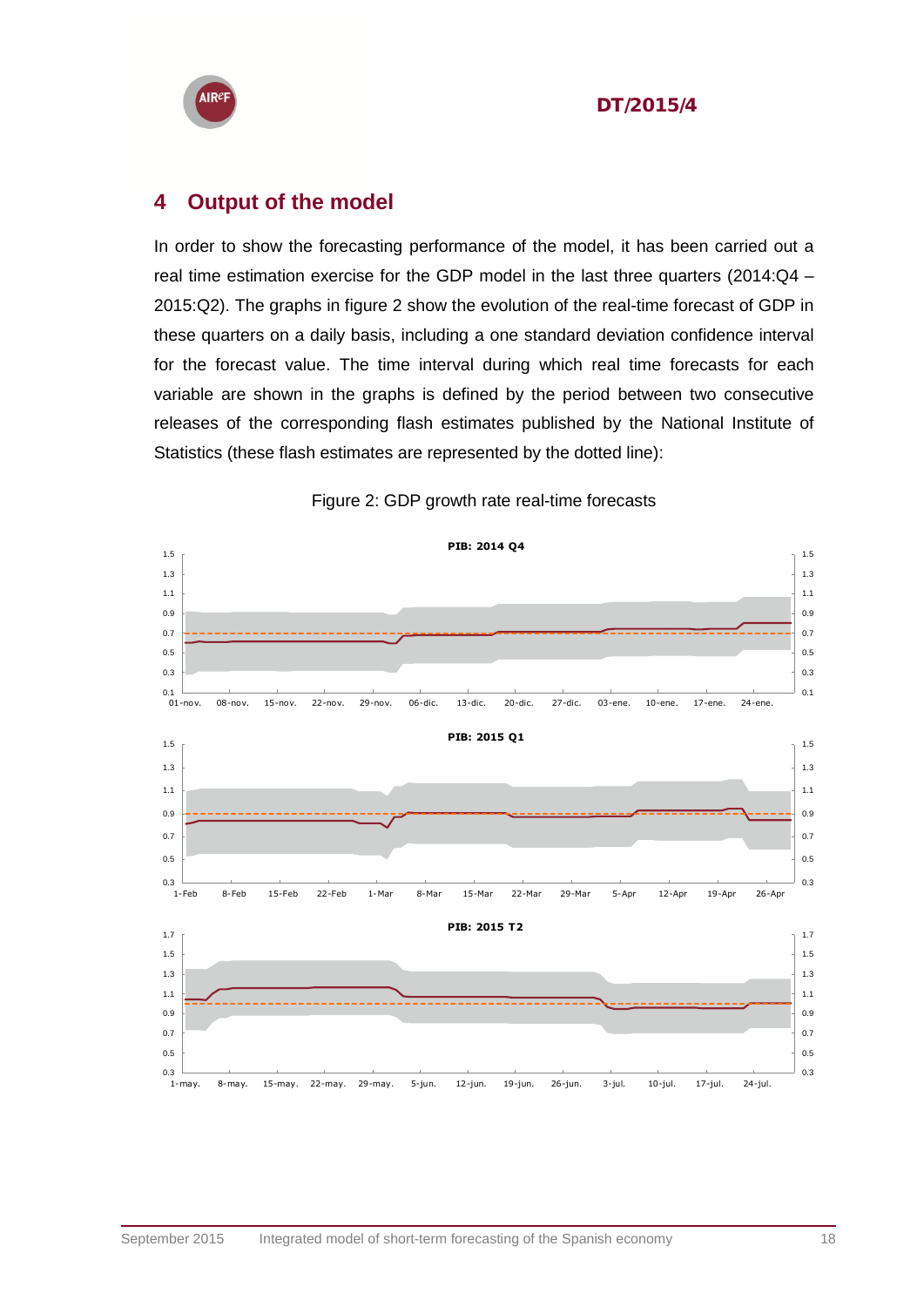



Those graphs show how the model reacts to the arrival of the information provided by the indicators. Obviously, this process reduces somewhat the amplitude of the confidence interval, as the cross-sectional estimates are replaced by the observed data. Intuitively, when only "soft" indicators are available, the uncertainty associated with the estimate is greater. Later, when "hard" information arrives (social security contributors, industrial production index, large companies sales, etc.), the estimate becomes less uncertain.

Additionally, the three graphs show that these forecasts were close to the GDP flash release disseminated by the National Statistical Institute and the subsequent final figure (second estimate). It can be seen clearly that, in all cases, the flash data published has fallen within the confidence intervals associated with the estimation, and very close to the central estimation.

On the other hand, and summarizing figures for simplicity, Table 2 shows the final forecast for the different macroeconomic variables in those quarters and their corresponding confidence intervals, comparing them with the final data released in the second estimate of the Quarterly National Accounts.

It can be seen that the forecasts of the components, in most cases, fall within the confidence intervals and the ratio error / standard deviation falls within 1 in absolute value (in order to have a measure that weighs the prediction error in relation with the volatility of the series).

It has to be noticed that some sub-aggregates, as in the cases of the series of investment or external trade, have a higher intrinsic volatility that involves wider confidence intervals, making them more difficult to predict.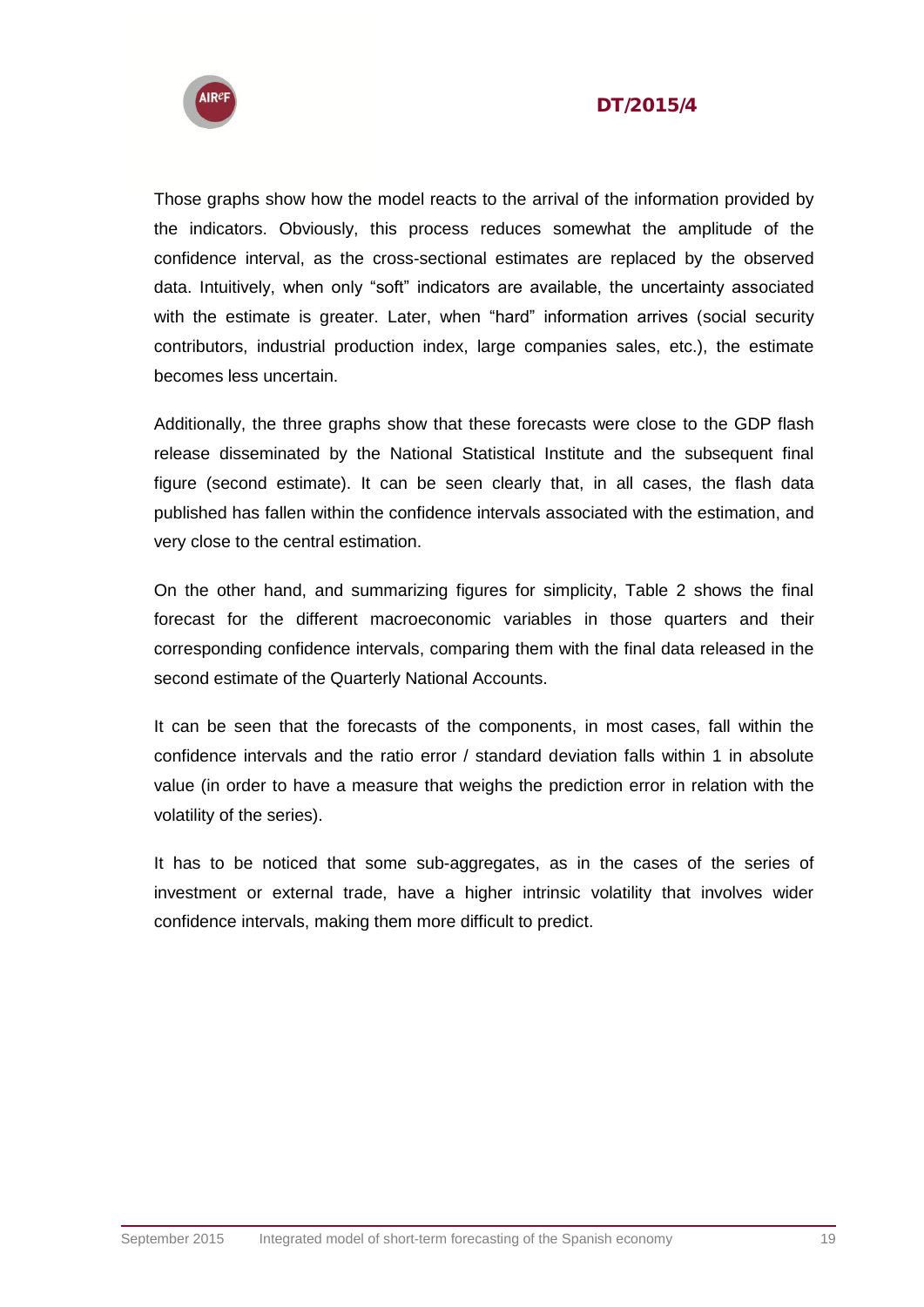

| Q-O-Q Rates. Volume SAC data | <b>Lower limit</b> | Central<br>forecast | <b>Upper limit</b> | Observed<br>data | Error  | Error / Std.<br>Dev. |
|------------------------------|--------------------|---------------------|--------------------|------------------|--------|----------------------|
|                              | 2014 Q4            |                     |                    |                  |        |                      |
|                              |                    |                     |                    |                  |        |                      |
| <b>Private Consumption</b>   | 0.3                | 0.8                 | 1.2                | 0.9              | 0.2    | 0.4                  |
| <b>Public Consumption</b>    | $-1.6$             | $-0.3$              | 1.0                | $-1.0$           | $-0.7$ | $-0.5$               |
| Investment in equipment      | 0.3                | 1.7                 | 3.1                | 1.4              | $-0.4$ | $-0.3$               |
| Investment in construction   | $-0.5$             | 0.7                 | 1.9                | 1.4              | 0.8    | 0.6                  |
| Exports                      | $-0.9$             | 0.7                 | 2.3                | 0.0              | $-0.8$ | $-0.5$               |
| <b>Imports</b>               | $-1.8$             | 0.2                 | 2.1                | $-0.6$           | $-0.8$ | $-0.4$               |
|                              | 2015 Q1            |                     |                    |                  |        |                      |
| <b>Private Consumption</b>   | 0.3                | 0.7                 | 1.2                | 0.7              | 0.0    | 0.0                  |
| <b>Public Consumption</b>    | 0.0                | 1.3                 | 2.6                | 1.6              | 0.3    | 0.2                  |
| Investment in equipment      | 2.9                | 4.2                 | 5.6                | 1.4              | $-2.8$ | $-2.1$               |
| Investment in construction   | 0.4                | 1.6                 | 2.8                | 1.5              | $-0.1$ | $-0.1$               |
| Exports                      | $-0.5$             | 1.1                 | 2.7                | 1.0              | $-0.1$ | $-0.1$               |
| <b>Imports</b>               | 0.6                | 2.3                 | 4.0                | 0.8              | $-1.5$ | $-0.9$               |
|                              | 2015 Q2            |                     |                    |                  |        |                      |
| <b>Private Consumption</b>   | 0.7                | 1.0                 | 1.3                | 1.0              | 0.0    | 0.0                  |
| <b>Public Consumption</b>    | $-0.7$             | 0.5                 | 1.7                | 0.4              | $-0.1$ | $-0.1$               |
| Investment in equipment      | 2.9                | 4.3                 | 5.7                | 3.2              | $-1.1$ | $-0.8$               |
| Investment in construction   | 1.0                | 2.1                 | 3.1                | 1.4              | $-0.7$ | $-0.6$               |
| Exports                      | 2.0                | 3.3                 | 4.6                | 1.6              | $-1.7$ | $-1.3$               |
| <b>Imports</b>               | 2.8                | 4.3                 | 5.8                | 2.3              | $-2.0$ | $-1.3$               |

### Table 2: GDP growth rate real-time forecasts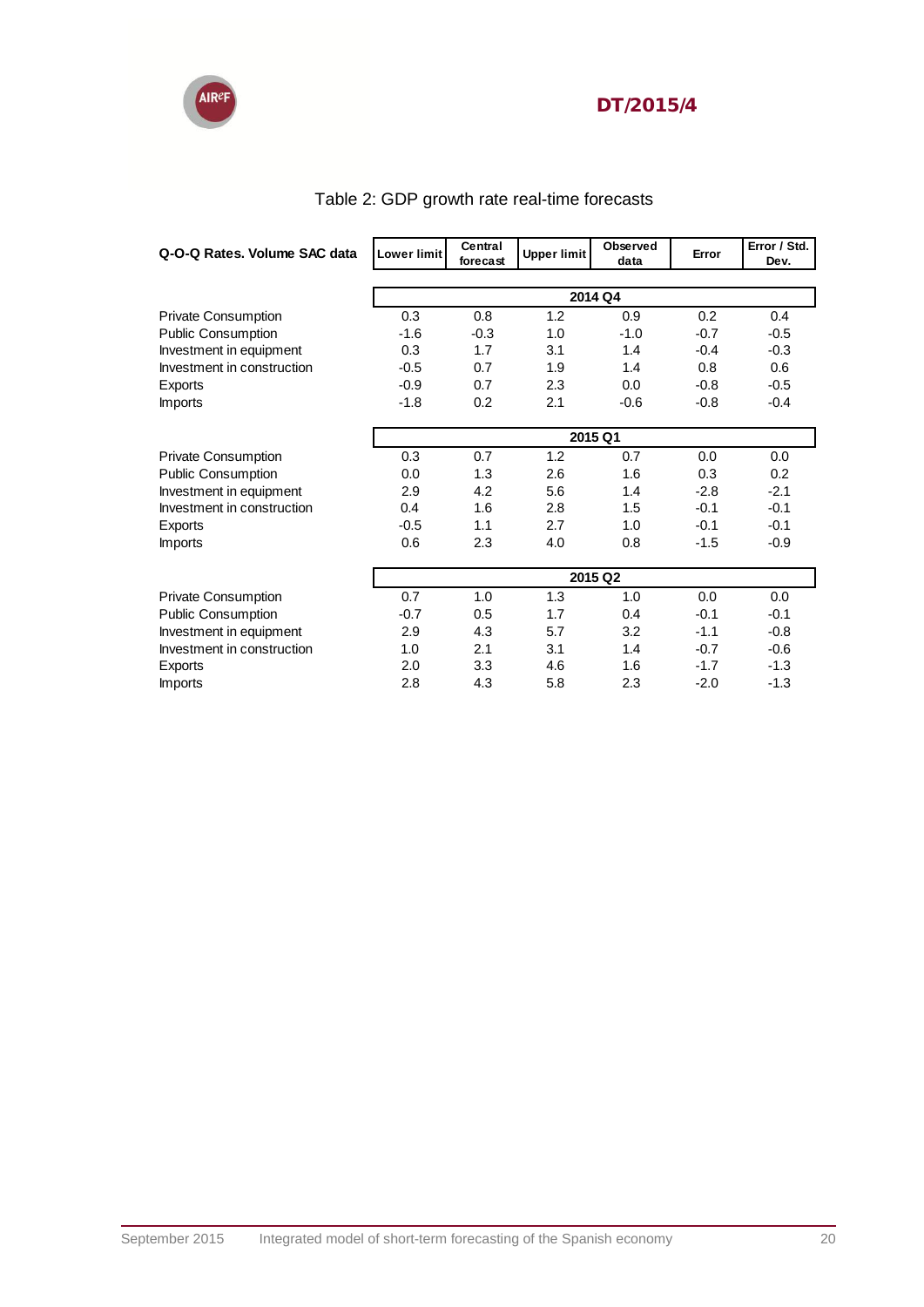



#### <span id="page-20-0"></span>**5 Conclusions**

The Spanish Independent Authority for Fiscal Responsibility (AIReF), in the exercise of its mandate, is in charge of analyzing the reliability of the government macroeconomic and fiscal projections. The key variables that the government has to forecast when preparing macroeconomic and fiscal projections are GDP and its components.

The main distinctive feature of the methodology we use is that we forecast, on a real time basis, not only GDP but also its complete breakdown from the expenditure side. We have specific models to forecast private consumption, public consumption, investment in equipment, investment in construction, exports and imports. We integrate all of them in a consistent set of forecasts for all the variables that compose GDP.

The model provides a judgement-free measure of current economic conditions, thus offering a timely and easy to interpret output which summarizes these conditions through the GDP growth profile, including its demand-side decomposition.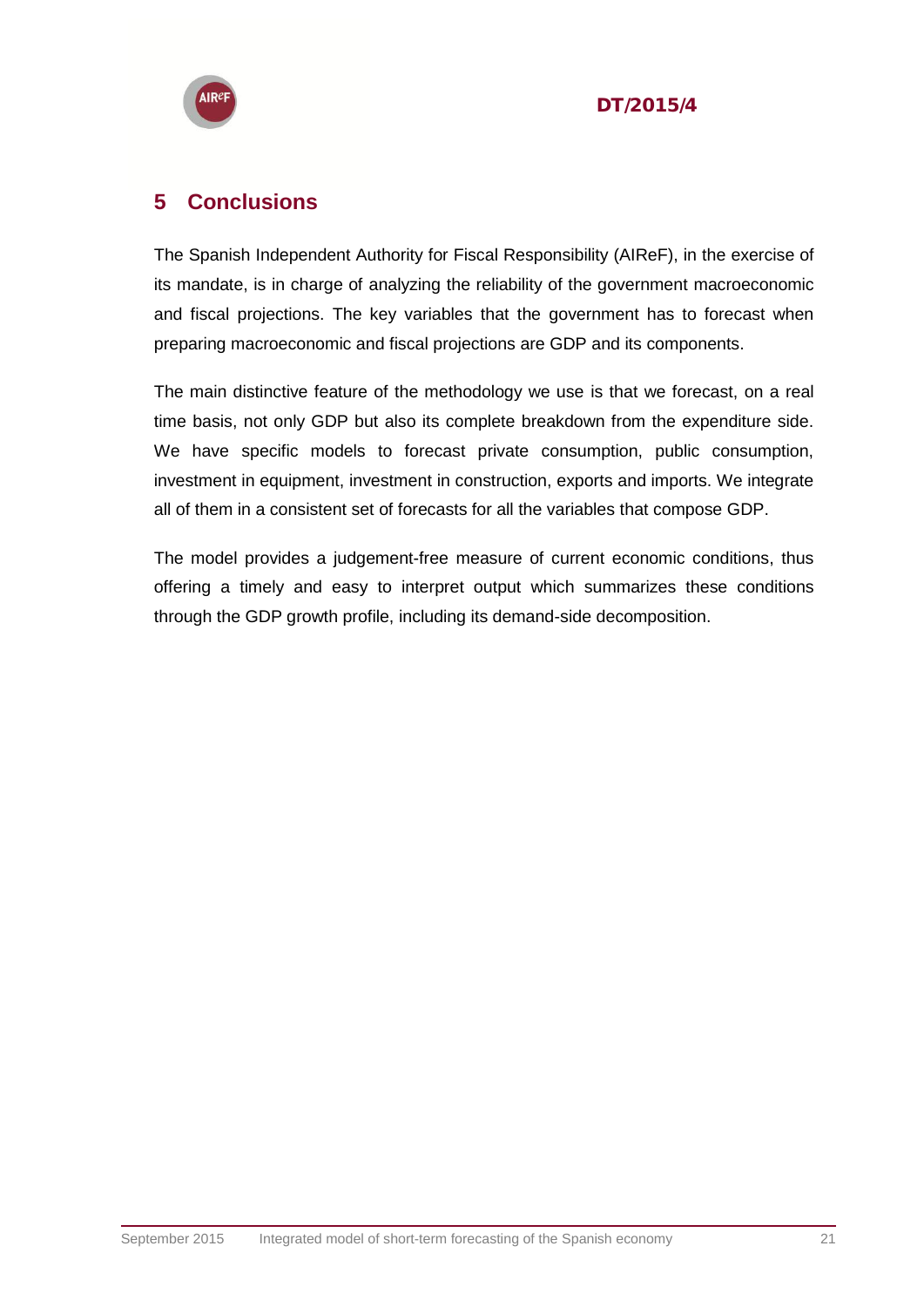

#### <span id="page-21-0"></span>**6 References**

- Abad, A., Cuevas, A. and Quilis, E.M. (2006) "Proyección del cuadro macroeconómico y de las cuentas de los sectores institucionales mediante un modelo de equilibrio", Instituto de Estudios Fiscales, Papeles de Trabajo n. 27.06
- Angelini, E., Camba-Mendez, G., Giannone, D., Reichlin, L., and Rünstler, G. (2008). Short-term forecasts of euro area GDP growth. Econometrics Journal 14: 25-44.
- Aruoba, B., Diebold, F., and Scotti, C. (2009). Real-time measurement of business conditions. Journal of Business and Economic Statistics 27: 417-427
- Álvarez, F. (1989) "Base estadística en España de la Contabilidad Nacional Trimestral", Revista Española de Economía, vol. 6, n. 1-2, p. 59-84.
- Álvarez, R. (2005) "Notas sobre fuentes estadísticas", in Servicio de Estudios del Banco de España, El análisis de la economía española, Alianza Editorial.
- Alvarez, R. Camacho, M. and Perez Quirós, G (2012) "Finite sample performance of small versus large scale dynamic factor models," CEPR Discussion Papers 8867. 2012
- Bacharach, M. (1965) "Estimating nonnegative matrices from marginal data", International Economic Review, vol. 6, n. 3, p. 294-310.
- Banbura, M., Giannone, D., and Reichlin, L. (2011). Nowcasting. In M. Clements and D. Hendry, eds., Oxford Handbook on Economic Forecasting, Oxford University Press.
- Banbura, M., Giannone, D., Modugno, M., and Reichlin, L. (2013). Now-casting and the real-time data flow. In G. Elliott and A. Timmermann, eds., Handbook of Economic Forecasting, Volume 2, Elsevier-North Holland.
- Barhoumi, Karim, Véronique Brunhes-Lesage, Olivier Darné, Laurent Ferrara, Bertrand Pluyaud and Béatrice Rouvreau (2008) "Monthly Forecasting of French GDP: A Revised Version of the Optim Model" Banque of France Working Paper , No. 222.
- Camacho M, and Perez Quirós, G. (2010) Introducing the Euro-STING: Euro area Short Term Indicator of Growth Journal of Applied Econometrics Volume 25 Issue 4 pages 663-694.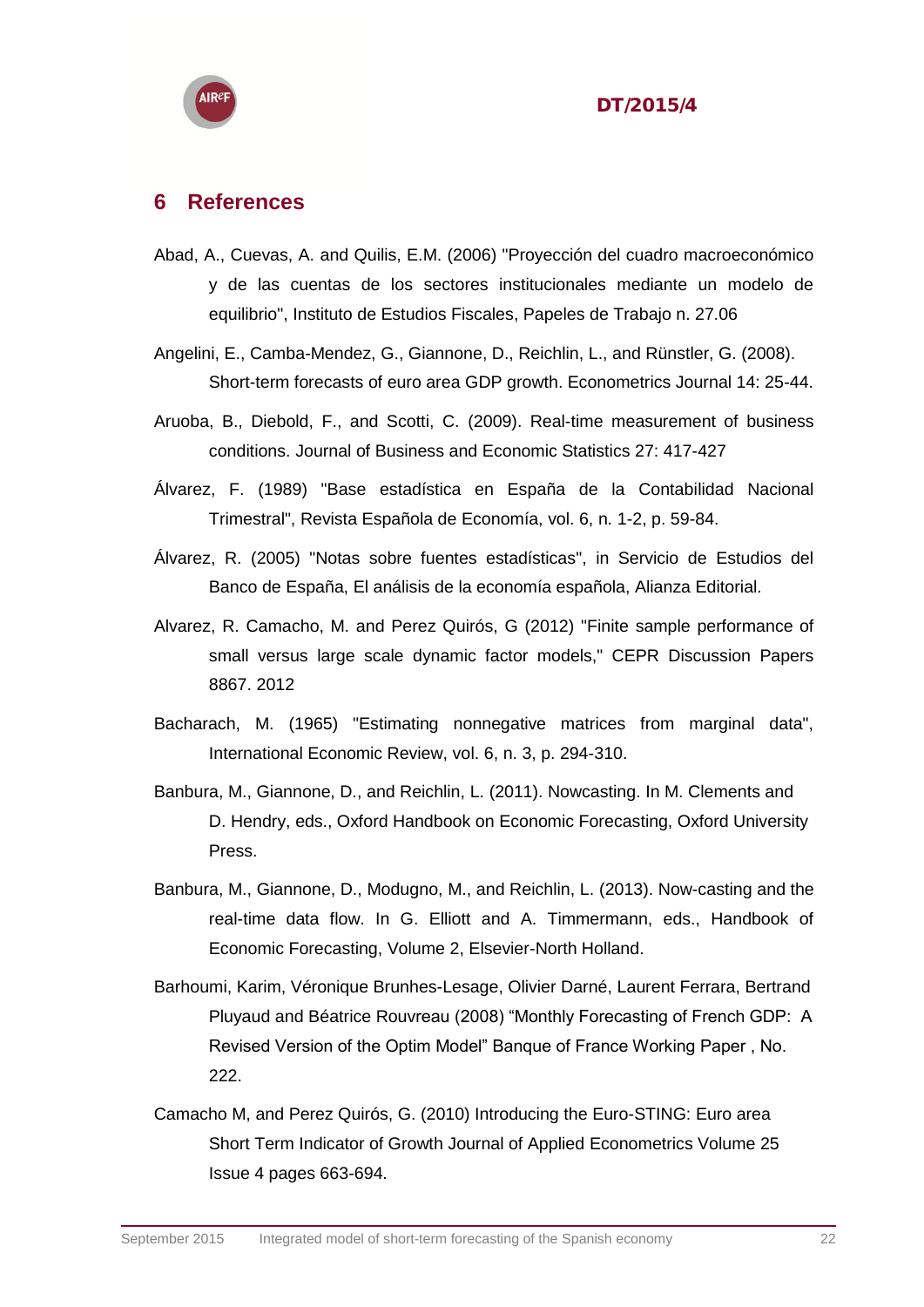

- Camacho M, and Perez Quirós, G. (2010) Spain-STING: España Short Term Indicator of GDP Growth.The Manchester School, 79: 594-616.
- Camacho M, Perez Quirós, G and Lovcha, Y (2015), Can we use seasonally adjusted Indicators in dynamic factor models?. In Studies in Nonlinear Dynamics and Econometrics 19: 377-391.
- Camacho M, Perez Quirós, G and Poncela, P. (2013) "Short-term Forecasting for Empirical Economists: A Survey of the Recently Proposed Algorithms," Foundations and Trends(R) in Econometrics, now publishers, vol. 6(2), pages 101-161.
- Camacho, M. and Domenench, R. MICA-BBVA: (2011) A factor model of economic and financial indicators for short-term GDP forecasting. In SERIES Journal of the Spanish Economic Association 3: 475-497.
- Caporello, G. and Maravall, A. (2004) "Program TSW. Revised manual", Bank of Spain, Ocassional Paper n. 0408.
- Cuevas, A. and Quilis, E.M: (2011) "A factor analysis for the Spanish economy" SERIEs (2012) Journal of the Spanish Economic Association 3:311–338.
- European Commission. 2006. The joint harmonized EU programme of business and consumer surveys. Special Report No. 5/2006.
- Giannone, D. Reichlin, L and Small, D. (2008). Nowcasting: The real-time informational content of macroeconomic data. Journal of Monetary Economics 55: 665-676
- Higgins, Patrick (2014) A Model for GDP "Nowcasting" Federal Reserve Bank of Atlanta, Working Paper Series.2014-7.
- INE (1993) Contabilidad Nacional Trimestral de España (CNTR). Metodología y serie trimestral 1970-1992, Instituto Nacional de Estadística.
- Liu, Philip & Matheson, Troy & Romeu, Rafael, (2012). "Real-time forecasts of economic activity for Latin American economies," Economic Modelling,
- Mariano, R., and Murasawa, Y. (2003). A new coincident index os business cycles based on monthly and quarterly series. Journal of Applied Econometrics 18: 427-443.